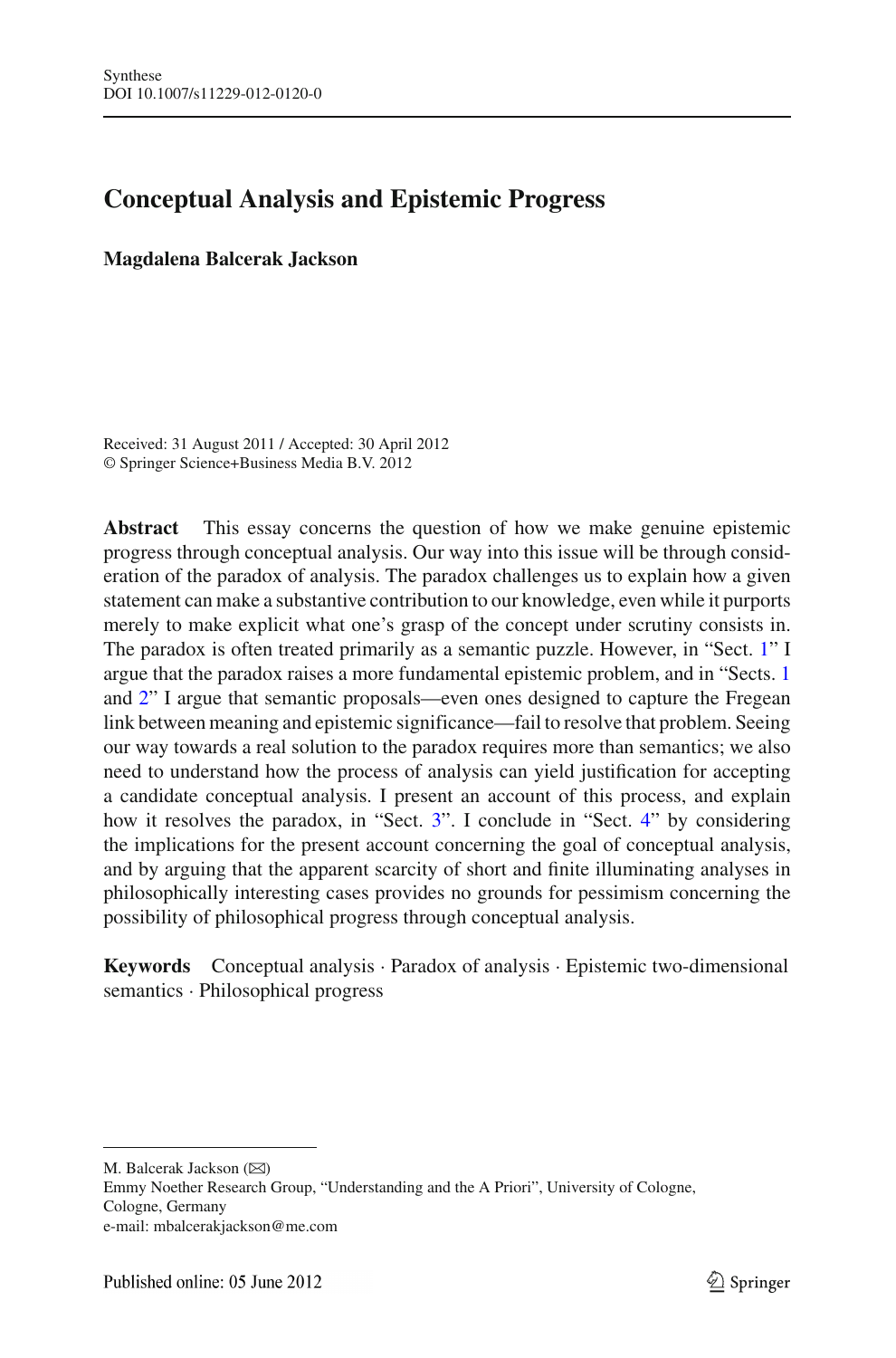This essay concerns the problem of how we make genuine epistemic progress through conceptual analysis. Many philosophers have rightly become suspicious of the alleged power of our understanding to give us insight into the essences of things. We have also rightly become suspicious of the availability of short and concise statements of necessary and sufficient conditions for the application of many concepts of philosophical interest. Nevertheless, armchair methods continue to play an important role in a great deal of valuable philosophical inquiry. This makes it important to find a defensible, systematic and realistic account of how we use the capacities we retain in the armchair to make substantive discoveries and develop explanatory philosophical theories. To address this general task we need to answer several distinct questions: First, how could it be that our mere grasp of concepts is a source of justification and knowledge for substantive general claims? Second, what is the method by which that source is actually put to work in order to acquire justification? And third, can we see limited reasoners like us as making epistemic progress through conceptual analysis, even if full analyses of concepts rarely seem to be within our cognitive grasp?

Our way into the first two questions will be through consideration of the paradox of analysis. The paradox challenges us to explain how a given statement can make a substantive contribution to our knowledge, even while it purports merely to make explicit what one's grasp of the concept under scrutiny consists in. The paradox is often treated primarily as a semantic puzzle. However, in Sects. [1](#page-1-0) and [2](#page-8-0) I argue that proposals about the semantic properties of correct analyses—even ones designed to capture the Fregean link between meaning and epistemic significance—are insufficient, on their own, to fully resolve the paradox. Nor, consequently, do they allow us to make much headway on our other leading questions about the method and epistemic value of conceptual analysis as we actually practice is. What we need, both to resolve the paradox and to answer these questions, is an account of how the process of analysis can yield justification for accepting a candidate conceptual analysis, and of the role of our grasp of concepts in that process. I present such an account in Sect. [3,](#page-13-0) and explain how it resolves the paradox. In Sect. [4](#page-19-0) I turn to the implications of the account concerning the goals and value of conceptual analysis, and argue that the apparent scarcity of short and finite illuminating analyses in philosophically interesting cases provides no grounds for pessimism concerning the possibility of philosophical progress through conceptual analysis.

### <span id="page-1-0"></span>**1 The paradox of analysis**

The aim of the paradox of analysis is to show that it is impossible for a conceptual analysis to be at the same time both correct and informative.<sup>[1](#page-1-1)</sup> Let us suppose, to begin with, that candidate analyses take the form of statements such as the following:

- (1) Humans are rational animals.
- (2) Personal identity is unique psychological continuity.
- (3) Goodness is what we desire.

<span id="page-1-1"></span><sup>&</sup>lt;sup>1</sup> The paradox is widely attributed to G. E. Moore, although it arguably reaches back at least to Plato's *Meno* [see [Moore](#page-21-0) [\(1903\)](#page-21-0) and [Plato](#page-21-1) [\(1971\)](#page-21-1)].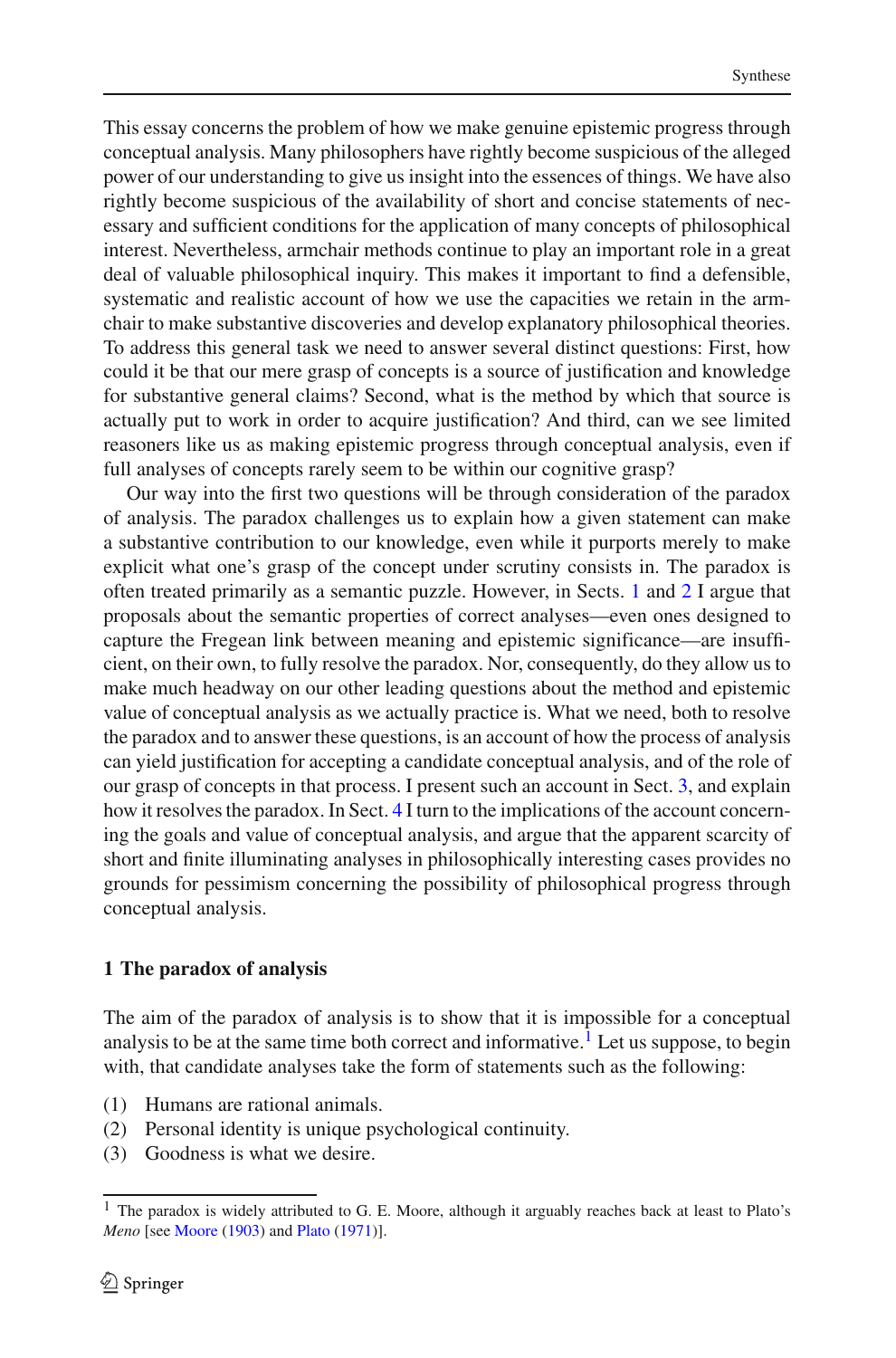Clearly, not every true statement of this form qualifies as an analysis. At a minimum, an analysis is meant to hold not only in virtue of contingent correlations between the features mentioned—such as the feature of being human and the feature of being a rational animal in (1)—but to hold, in some sense, as a matter of necessity. Spelling out the relevant sense of necessity is one of the tasks facing an account of conceptual analysis, and we will consider various ways of spelling it out as we discuss responses to the paradox in what follows.

In addition to being (in some sense) necessary, an analysis is meant to capture the meaning of the expression or concept being analyzed. But this latter requirement opens the door to a puzzle. In order to discover or even entertain a correct analysis, the theorist must first understand the expressions or concepts involved. To understand the expressions involved is to know what they mean. But if she already knows their meanings then the analysis, if it is correct, should be uninformative for her. If (1) is the correct analysis of the concept *human*, for example, then it captures the meaning of the concept. But the analyst who grasps the concept *human* already knows what it means. Hence it shouldn't be any genuine advance in her knowledge to conclude, on the basis of conceptual analysis, that humans are rational animals. As Richard Fumerton asks, "…if [the analyst] already knows the meaning of the word or sentence, concept or proposition, how can his work be significant or difficult? How can he know what he means by saying, for example, that this is good or that one thing causes another without knowing what the correct analyses of goodness and causation are?"<sup>2</sup> Conversely, if the analysis *is* informative, if learning it *does* advance one's knowledge, then how can we regard the process that leads to the discovery as merely showing us the meaning of the concept analyzed? This is something already known at the start of inquiry. The puzzle, then, is how anything could qualify as a correct analysis—say, of personhood or goodness or causation—and at the same time make a substantial contribution to our knowledge about those subjects. This is the paradox of analysis.

Sometimes the paradox is treated as primarily a semantic puzzle that arises from certain assumptions about linguistic meaning. For example, suppose that (1) is a correct analysis. Then it would seem that 'human' and 'rational animal' must have the same semantic content; how else could (1) capture the meaning of the concept expressed by 'human'? But if the two expressions have the same semantic content, then (1) should be synonymous with the statement we get by replacing 'human' in (1) with 'rational animal':

### (4) Rational animals are rational animals.

Clearly (4) is entirely trivial. If (1) were a correct analysis then it would be no more informative than (4). Since intuitively (1) *is* informative, it follows that it cannot mean the same thing as (4). Nor, therefore, can it be a correct analysis of the concept expressed by 'human'. More generally, the conclusion is that any statement of the relevant form that succeeds in being informative cannot have succeeded in capturing the meaning of the concept in question.

Both this line of reasoning and the previous one lead to the same conclusion, that no conceptual analysis can be both correct and informative. But it is important to

<span id="page-2-0"></span><sup>2</sup> [Fumerton](#page-21-2) [\(1983](#page-21-2), p. 479).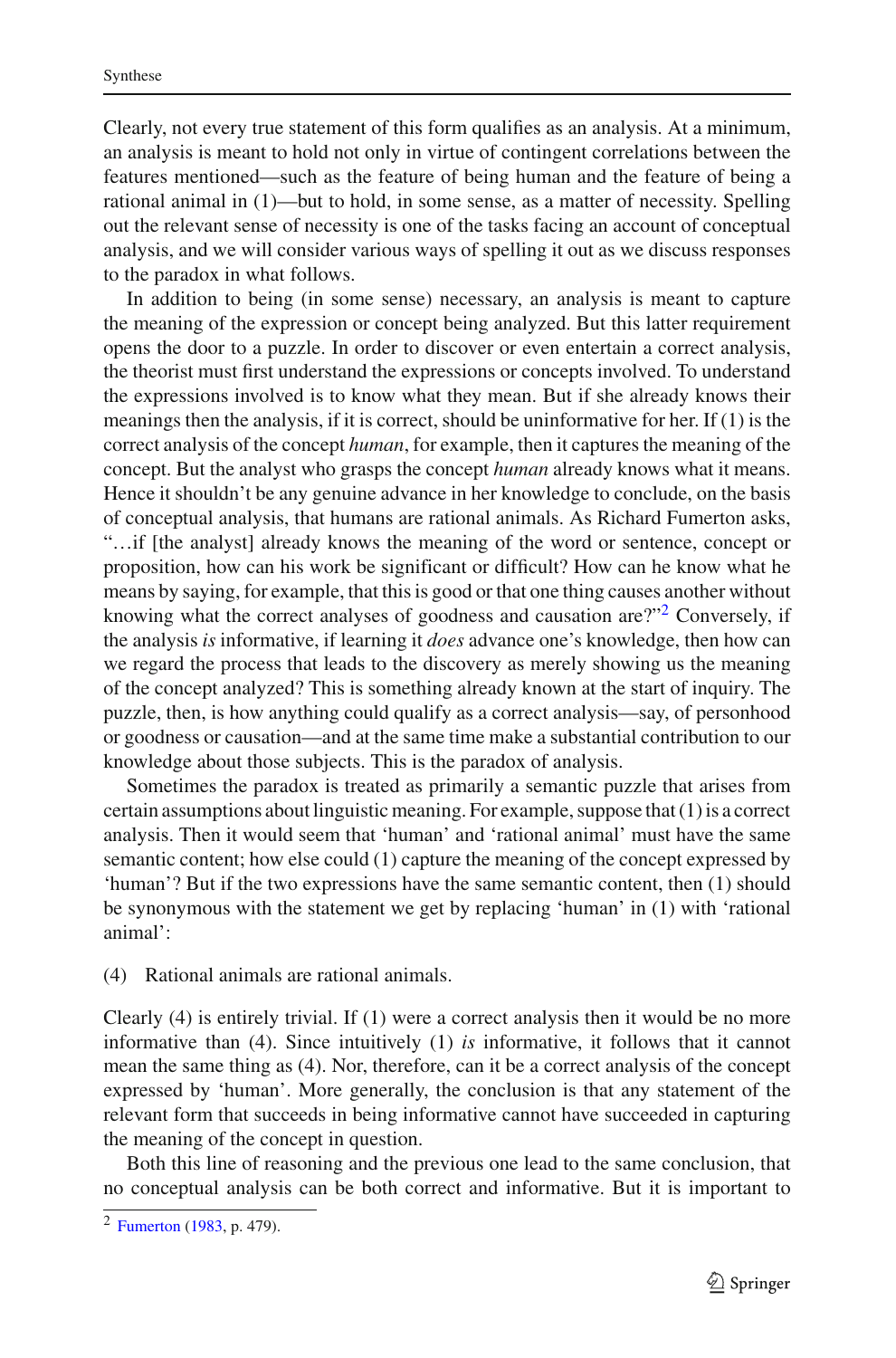recognize that two significantly different problems hide behind this common conclusion. Call them the *epistemic problem* and the *semantic problem* of analysis. The semantic problem is a puzzle about the semantic features of expressions like 'human' and 'rational animal' and of sentences that contain them. It relies on the assumption that when two expressions are related as *analysandum* and *analysans* then they have the same semantic content, and that they are thus interchangeable in linguistic contexts such as the one occupied by 'human' in (1). It also relies on the assumption, due to Frege, that an uninformative statement like (4) must differ in meaning from an informative statement like (1). The puzzle is about how an analysis can correctly capture the meaning of an expression or concept without being synonymous with a trivial claim like (4). By contrast, the epistemic problem is a puzzle about the epistemic features of the process of conceptual analysis, and of the subjects engaging in that process. It relies on the assumption that there is an intimate connection between understanding a concept and knowing its meaning. It also relies on the assumption that conceptual analysis is a process whereby one utilizes one's understanding of concepts in order to discover the truth of a statement that gives the meaning of the concept under scrutiny. The puzzle is about how this can be a substantive epistemic achievement for someone who already understands the relevant concepts.

It is the epistemic problem that is more fundamental, the problem that needs to be resolved if we are to address the questions about the value of conceptual analysis with which we began. One reason is that it is constitutive of the notion of conceptual analysis that it is a *process*, something that subjects *do*. The epistemic problem is a puzzle about that process, and its solution demands an informative explanation of what we are doing (or ought to be doing) when we engage in it. The semantic problem, by contrast, concerns the static properties of certain sentences that we sometimes come to endorse as the result of engaging in the process of analysis. Moreover, the motivation to engage in conceptual analysis is epistemic: we analyze concepts in order to learn something. The epistemic problem asks, in effect, how such a thing is possible, and no defense of conceptual analysis is complete unless it can answer this question.

The distinction between the semantic and the epistemic problem is not usually made explicit in discussions of the paradox of analysis. One might suspect that this is because the distinction is ultimately not very significant. The semantic problem threatens to show that any correct analysis must have the same meaning as its trivial counterpart, and if this were correct then it would be impossible for the former to be any more informative than the latter. By solving the semantic problem we remove this threat of impossibility, and create room for the possibility that a correct analysis can be substantive discovery; don't we thereby solve the epistemic problem as well? We do not. Showing *that* it is possible for a correct analysis to be informative is one thing; explaining *how* it is possible is another, and this is what we need for a solution to the epistemic problem.To see this point it helps to look at a specific semantic proposal in some detail.

One common approach to solving the semantic problem relies on an appeal to the idea of structured meanings. One version of this approach is developed by Jeffrey King.<sup>[3](#page-3-0)</sup> On King's view the meaning of a syntactically simple predicate like 'brother' is simply the property of being a brother. In contrast, the meaning of a syntactically

<span id="page-3-0"></span><sup>3</sup> [King](#page-21-3) [\(1998](#page-21-3)). See also [Frege](#page-21-4) [\(1950\)](#page-21-4) and [Fine](#page-21-5) [\(2003a](#page-21-5)[,b](#page-21-6)).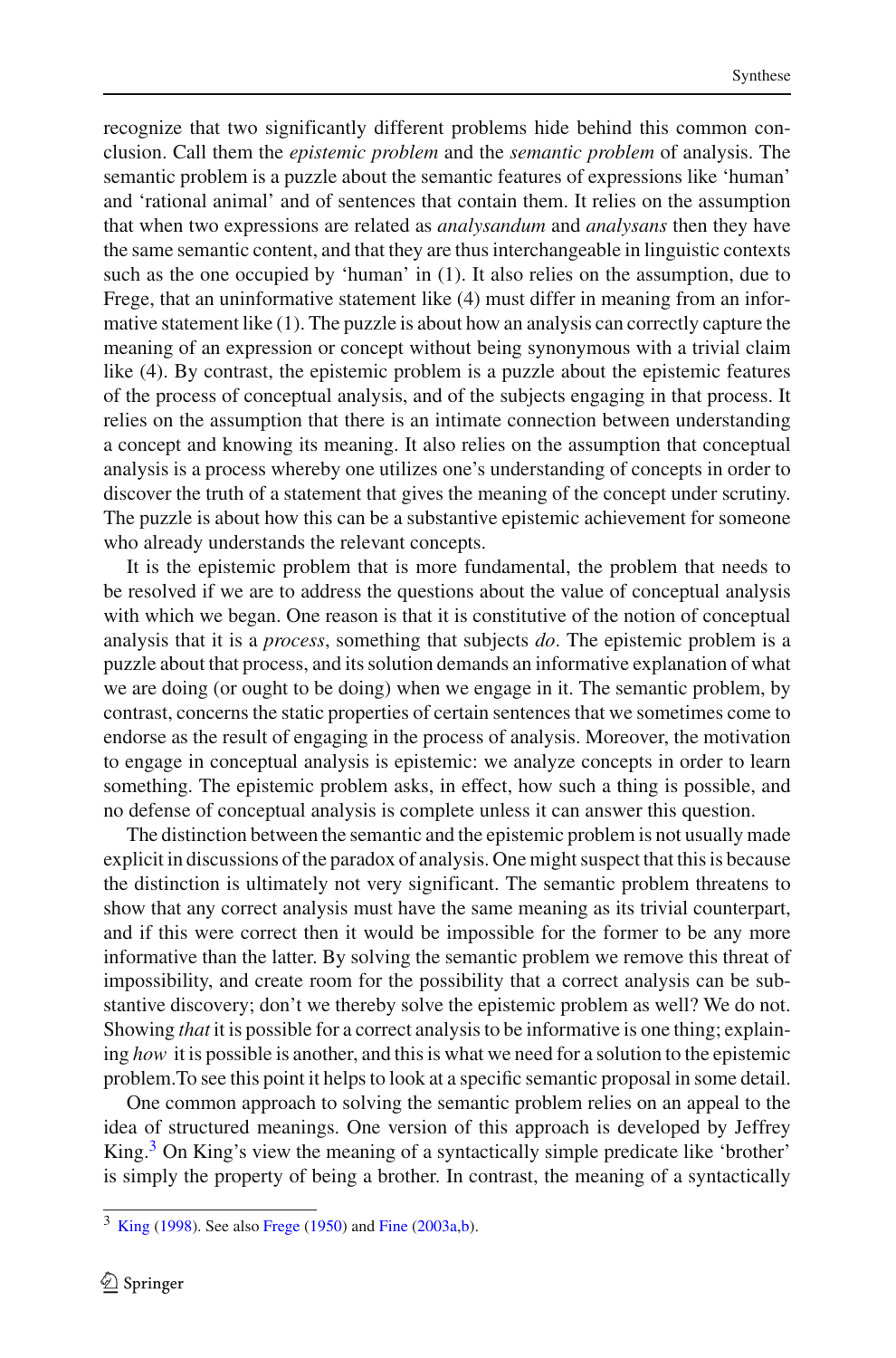complex expression is a structured entity whose constituents are the meanings of the syntactic constituents of the expression. So, for example, the meaning of 'male sibling' is a structured entity composed of the meanings of 'male' and 'sibling', i.e. the properties of being male and being a sibling.<sup>[4](#page-4-0)</sup> Because of this difference in structure, 'brother' and 'male sibling' are not strictly synonymous. Nor, consequently, are they freely inter-substitutable with each other, since replacing 'brother' with 'male sibling' yields a sentence whose meaning has a different structure than the original.

- (5) Brothers are male siblings.
- (6) Male siblings are male siblings.

So on King's view (5) and (6) differ in meaning, just as the reasoning that generates the semantic problem says they should. Nevertheless, according to King this does not prevent (5) from being a correct analysis of 'brother'. The reason is that the property of being a brother is itself constructed out of the properties of being male and being a sibling. This is a claim about metaphysical rather than semantic structure. But because of this isomorphism between the property and the meaning of 'male sibling', the latter succeeds in *representing* the former in a sense that King defines. It is this relation, rather than synonymy, that matters for the correctness of an analysis. Hence statement (5) counts as a correct analysis because the meaning of the complex expression on the right-hand side, by virtue of its semantic structure, successfully represents the property expressed by the term on the left-hand side.<sup>5</sup>

It is important to see that these semantic (and metaphysical) claims do not by themselves shed much light on the epistemic problem of analysis. By appealing to a notion of semantic structure, the proposal makes available fine-grained differences in meaning that allow us to differentiate between statements like (5) and (6). King then avoids the semantic problem of analysis by rejecting its assumption that a correct *analysandum* must have the same meaning as its *analysans*. If this is right, then one can consistently maintain that a statement of the form 'Cs are Fs' is a correct analysis, even though it differs in meaning from the corresponding tautology of the form 'Fs are Fs'. But the mere fact that a correct analysis does not have the latter form does extremely little, by itself, to explain how the discovery of the correct analysis can be a substantive epistemic achievement. After all, isn't 'Cs are Fs' supposed to be something that is given to us just by our grasp of the concepts involved?

Sentence (5) already illustrates this point. Compare (5) and (6) with the following pair:

(7) Knowledge is knowledge.

(8) Knowledge is justified true belief with feature X.

<span id="page-4-0"></span><sup>&</sup>lt;sup>4</sup> On King's view, in fact, the meaning of 'male sibling' has exactly the same structure as the expression itself. That is, the constituents 'male' and 'sibling' stand in a certain relation to each other in the expression 'male sibling', and the properties of being male and being a sibling stand in *this very relation* to each other in the meaning of the expression. This rather unorthodox view of structured meanings is given further discussion and defense in [King](#page-21-7) [\(1996](#page-21-7)), but it is not essential to King's treatment of the paradox of analysis.

<span id="page-4-1"></span><sup>&</sup>lt;sup>5</sup> It is natural to assume that when this condition is met, it is not metaphysically possible for an entity to fall into the extension of 'male sibling' without having the property of being a brother, and vice versa. Hence presumably King would take the sort of necessity had by correct analyses to be metaphysical necessity, although he does not explicitly address this question.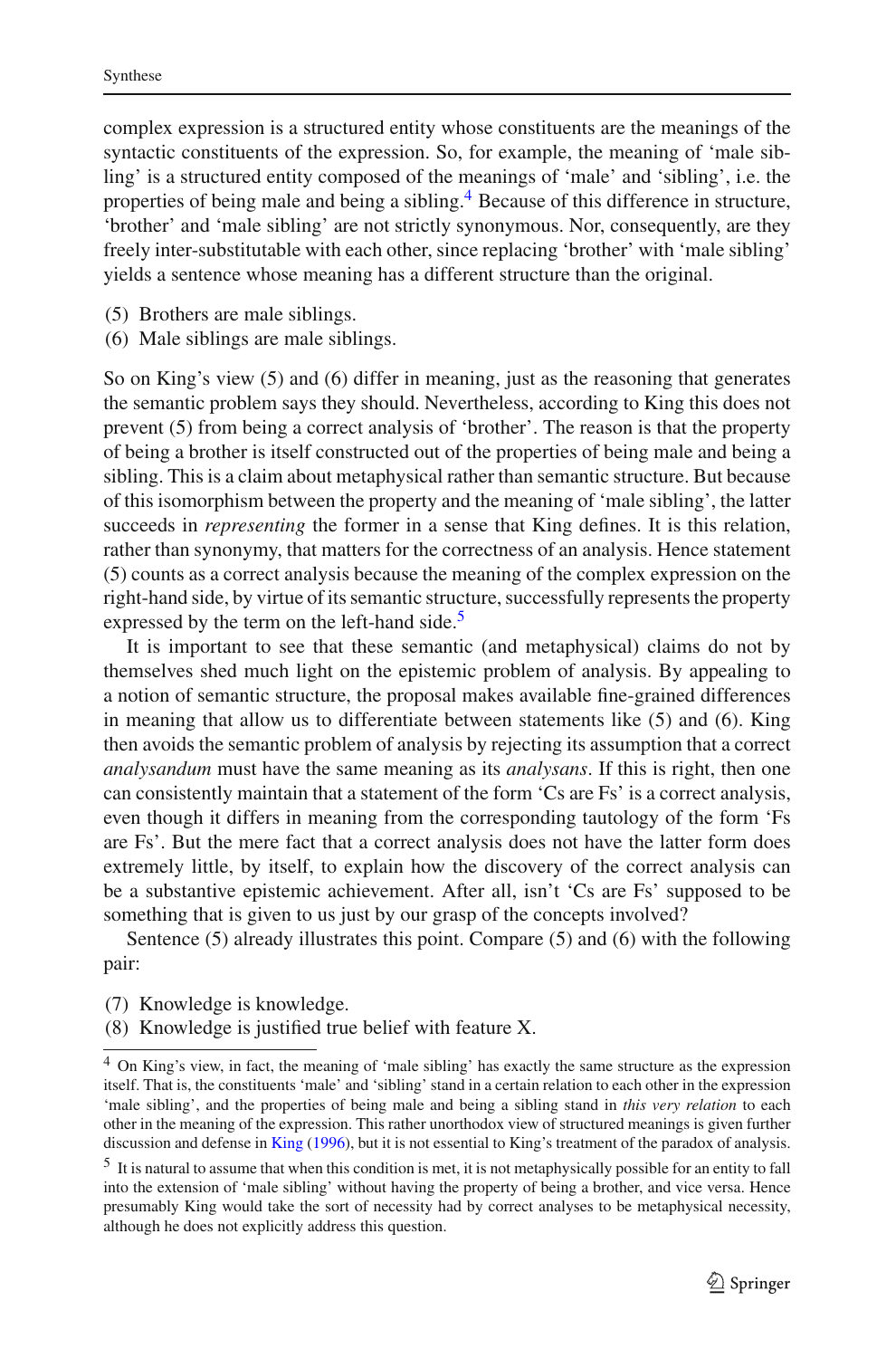Imagine that (8) expresses a correct analysis of knowledge. Clearly, coming to know (8) would be a substantive epistemic achievement. On King's view, (7) and (8) are semantically related to each other in just the way that (5) and (6) are. And yet for someone who fully grasps the meaning of 'brother', it is hardly a substantive epistemic achievement to come to know that brothers are male siblings. That a correct analysis does not have the 'Fs are Fs' form does not tell us whether and why it takes genuine (often quite difficult!) epistemic work to discover a correct analysis, even for an analyst who already knows the meanings of the expressions.

One might object that the difference in semantic structure between (7) and (8) actually tells us quite a lot. Statement (7) is a trivial logical truth, and it might be tempting to suggest that, as such, we are in a position to come to know that it is true just by virtue of grasping its semantic structure. But (8) is not a purely logical truth, and grasping its semantic structure does not, by itself, suffice to put us in a position to know that it is true; further epistemic work is required. So once we assign the relevant semantic structures to (7) and (8) we can already see why (8) is a substantive claim—or, at least, by distinguishing it from (7) we can see how it is *possible* for (8) to be substantive. Hence (so the objection runs) the epistemic problem is solved after all.

One problem with this objection is that it remains quite mysterious what it is to grasp the semantic structure of a statement, and how grasping it can yield (or fail to yield) knowledge of its truth. A more serious problem, however, is that the difference between trivial truths and potentially informative correct analyses cannot simply be equated with the difference between statements that are, and statements that are not, knowable in virtue of their semantic structure. This is already illustrated by the fact that there is no epistemic problem of analysis concerning 'Brothers are male siblings', even though it differs in semantic structure from 'Brothers are brothers' in just the way (7) differs from (8).

More generally, let us distinguish between a failure of reasoning and a limitation in evidence. A rational subject can acquire at least prima facie justification for believing that all brothers are brothers just by engaging in certain sorts of reasoning. For example, she might reason as follows: First, consider an arbitrary individual, *a*, and assume that *a* is a brother; it follows trivially from this assumption that *a* is a brother, and hence (discharging the assumption) the conditional conclusion that if *a* is a brother then *a* is a brother follows directly; since this argument did not depend on the choice of any particular individual, it follows that for any individual whatsoever, if that individual is a brother then it is a brother; or in other words, all brothers are brothers. Each step in this argument is rational and epistemically appropriate, and notice that it does not utilize any premises for which the subject may have (or lack) evidence. Hence a subject who is able to go through this line of reasoning is already in a position to be justified in believing that all brothers are brothers, even in advance of any evidence that might be taken to support it—evidence such as observed positive instances of brothers who are brothers, a well-confirmed theory that implies that all brothers are brothers, etc. <sup>[6](#page-5-0)</sup> Conversely, if a subject comes to believe that it is not the case that all

<span id="page-5-0"></span><sup>&</sup>lt;sup>6</sup> One might insist that the subject needs some independent evidence for believing that the rules employed in this argument are valid. Even if this is correct, the present point is that once the subject meets the conditions on the epistemically appropriate use of the relevant inferences—whatever, exactly, those conditions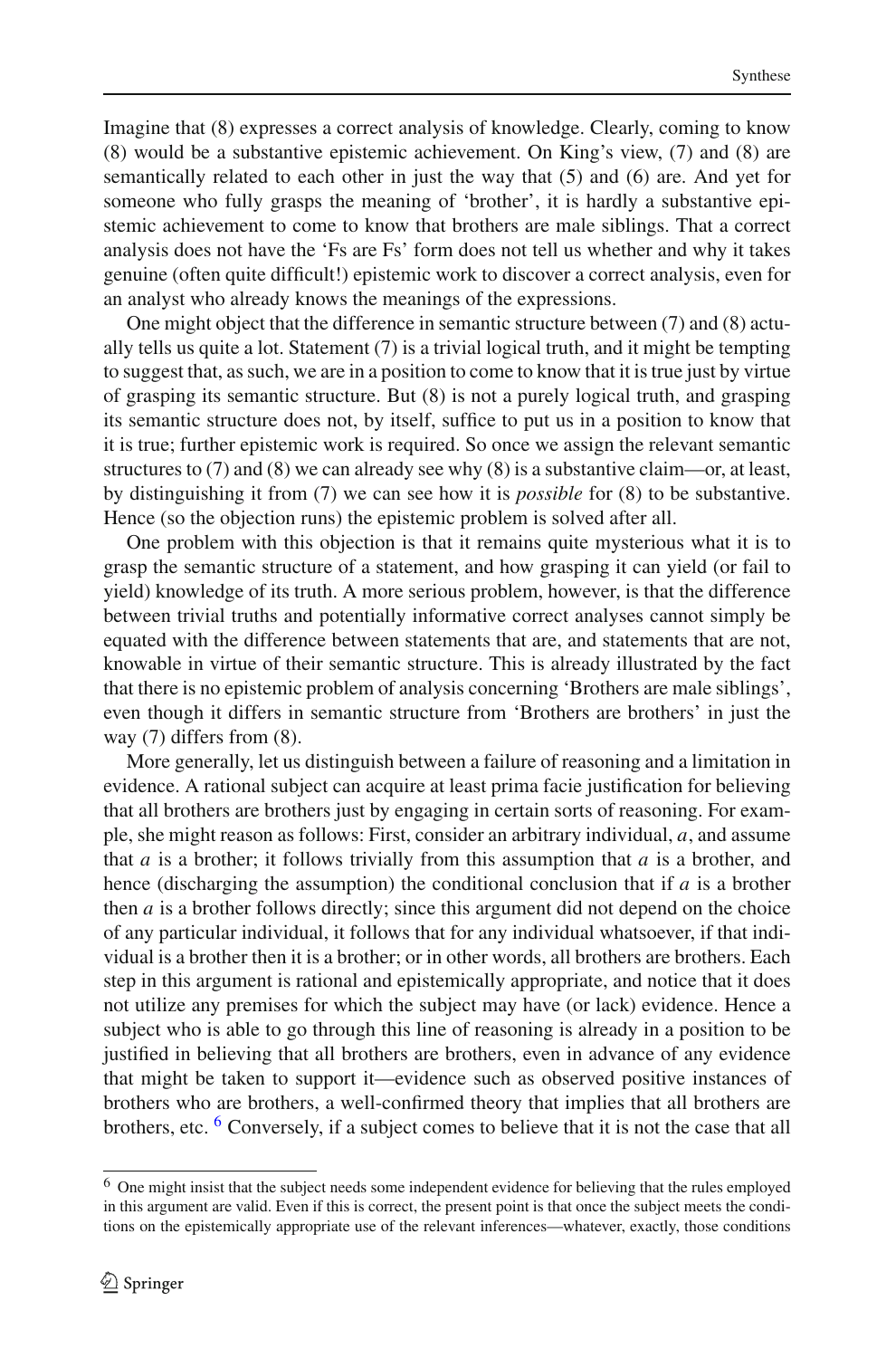brothers are brothers, or that it is possible for there to be brothers who are not brothers, then she must have somehow overlooked or ignored or rejected this rational route to the conclusion that all brothers are brothers. In this sense her belief manifests a failure of reasoning.

This is not to say that a subject cannot be justified, all things considered, in withholding belief from the claim that all brothers are brothers. For example, a subject may in fact be capable of going through the reasoning just sketched, but she may have good evidence that the method of conditional proof that it employs, or her ability to utilize it, is not to be trusted. Unless her evidence somehow calls her reasoning into question, however, it cannot defeat the initial justification she has available on the basis of that reasoning.<sup>[7](#page-6-0)</sup>

By contrast, the belief that knowledge is not true, justified belief with feature X need not manifest any failure of reasoning. For example, in the right circumstances a subject might have good evidence that justified true belief is sufficient, by itself, for knowledge, and she might never have encountered the Gettier cases that show that it is not. It is no failure of reasoning to be unaware of Gettier cases; after all, for most of the history of epistemology, no one was aware of such cases. This is merely a reflection of the fact that finite reasoners like us inevitably face limitations in what evidence is available to us. Even in the case of a priori, armchair investigation, we do not already possess all the evidence that might bear on the question we are investigating.

The distinction between failures of reasoning and limitations of evidence allows us to see why the semantic distinctions at issue are inadequate, by themselves, to solve the epistemic problem. Intuitively, someone who believes that not all brothers are male siblings (or vice versa) is just as guilty of a failure of reasoning as someone who believes that not all brothers are brothers. This is so even though it is not something one can come to know just by grasping its semantic structure; failures of reasoning are not limited to mistakes about semantic structure. In the absence of defeaters, one can be in a position to know that brothers are male siblings simply by avoiding such failures, by avoiding any irrational steps when considering the question. By contrast, coming to know (8) requires more than that. It is a matter of overcoming—by luck, or creativity, or methodical determination—the limitations in evidence that might otherwise make it rational to believe some alternative hypothesis, or that might leave one in a state of indecision. It is a matter of gathering the evidence that suffices to warrant us in choosing that hypothesis among the (perhaps) many that are rational options at the start of inquiry. It is in this sense that discovering a correct analysis is a substantive

Footnote 6 continued

are—she is thereby already in a position to have justification for believing that all brothers are brothers. This contrasts, for example, with believing that *a* is G on the basis of one's belief that *a* is F and that all Fs are Gs. Here one requires evidence for these latter beliefs, in addition to whatever evidence may be required for relying on the inference. [\[Boghossian](#page-21-8) [\(2003](#page-21-8)); [Huemer](#page-21-9) [\(2002\)](#page-21-9), and [Fumerton](#page-21-10) [\(2006](#page-21-10)) provide an entry into the relevant issues concerning the epistemology of inference].

<span id="page-6-0"></span><sup>&</sup>lt;sup>7</sup> [Williamson](#page-21-11) [\(2007\)](#page-21-11) imagines subjects who withhold belief from the claim that every vixen is a vixen because of unorthodox views about vagueness or universal quantification. However, these unorthodox views also give them independent grounds for thinking that one or more of the steps in the line of reasoning just sketched is not valid. Hence Williamson's subjects are not cases in which a subject withholds belief from the claim without manifesting a failure of reasoning in the sense intended here. They do manifest a failure of reasoning; they just have good reason to do so.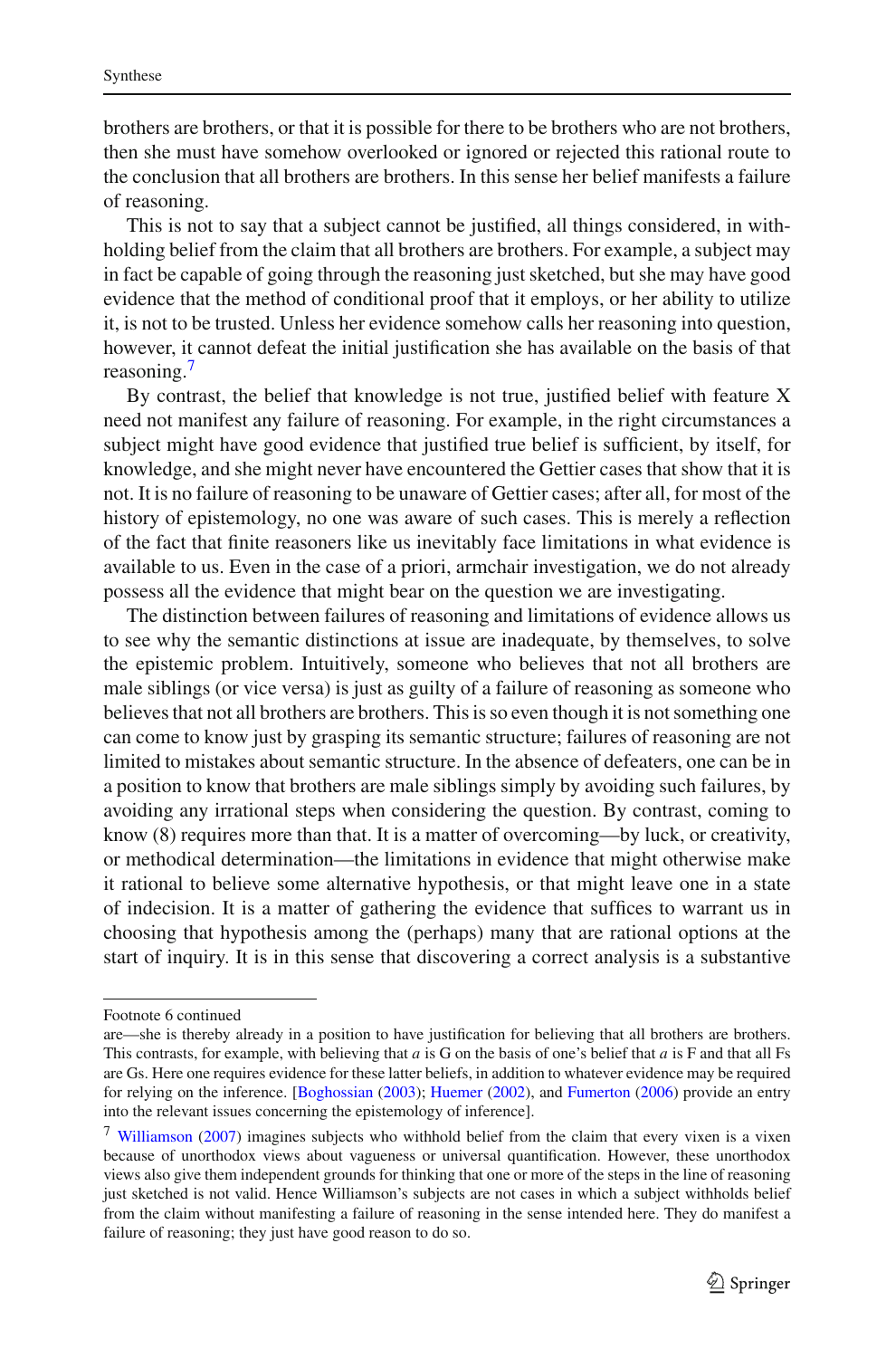epistemic achievement. It is a discovery that requires more than merely avoiding failures of reasoning. What we need, for a solution to the epistemic problem of analysis, is an answer to the question of how mere grasp of concepts can take us beyond the mere ability to reason correctly with them, in order to yield substantive discoveries in this sense.

The role of King's semantic proposal, in the preceding discussion, has been to serve as a concrete example to help to illustrate the difference between the semantic and the epistemic problems of analysis. The discussion is not meant to show that there is no way for King himself to solve the epistemic problem. In fact, King recognizes that some statements like (5) count as correct analyses, on his view, despite being trivial and uninformative.  $8$  He suggests that this is because competence with 'brother' requires a subject to know that the property picked out by 'brother'is composed of the properties of being male and being a sibling. Competence with 'knowledge', on the other hand, requires only that "one's usage of the word be *guided by* the property in the sense that one applies the word to an object iff it possesses the property in question."<sup>9</sup> King offers at least a brief and schematic indication of how competence in this sense might help solve the epistemic problem:

Because one is able to reliably detect the property in question and so correctly apply the word in question, one can reflect on the circumstances in which the word would correctly apply to an object and reflect on the circumstances in which it would not. By successively dropping features from the circumstances in which the word correctly applies and successively adding features to circumstances in which that word fails to apply, with a bit of insight and ingenuity one might come to see some of the components of the complex property that is the (semantic value) of the word and how they combine to form the complex property. That is, one might be able to assert a sentence that expresses an analysis. $10$ 

These claims clearly go beyond those that King makes about the semantic differences between correct analyses and their trivial counterparts and, as we will see, they at least tend in the direction of the account developed in Sect. [3.](#page-13-0) Still, they only just begin to answer the question of how we are able to employ our conceptual capacities to generate justification for substantive philosophical discoveries.<sup>11</sup> And they leave us quite in the dark about whether and why conceptual analysis can yield epistemic progress, even when it falls short of delivering concise and short statements of necessary and sufficient conditions.

<sup>8</sup> [King](#page-21-3) [\(1998](#page-21-3), p. 170).

<span id="page-7-1"></span><span id="page-7-0"></span> $9$  [King](#page-21-3) [\(1998](#page-21-3), p. 163; italics in original).

 $10$  [King](#page-21-3) [\(1998,](#page-21-3) p. 171).

<span id="page-7-3"></span><span id="page-7-2"></span> $11$  One challenge King's account would have to answer concerns the notion of being guided by a property, which King claims is sufficient for competence with many expressions. According to the initial characterization of guidance (p. 163), competence with 'knowledge' requires only that one's usage of the term accurately track the actual instantiations of the property of knowledge. In the passage quoted in the main text, however, King suggests that this ability allows competent subjects to determine whether the property *would be* instantiated in various imagined non-actual circumstances. It's not clear why this should be so. I may be able to reliably detect instances of a property via causal interactions, despite having no reliable ability to identify the circumstances under which it would and would not be instantiated upon reflection.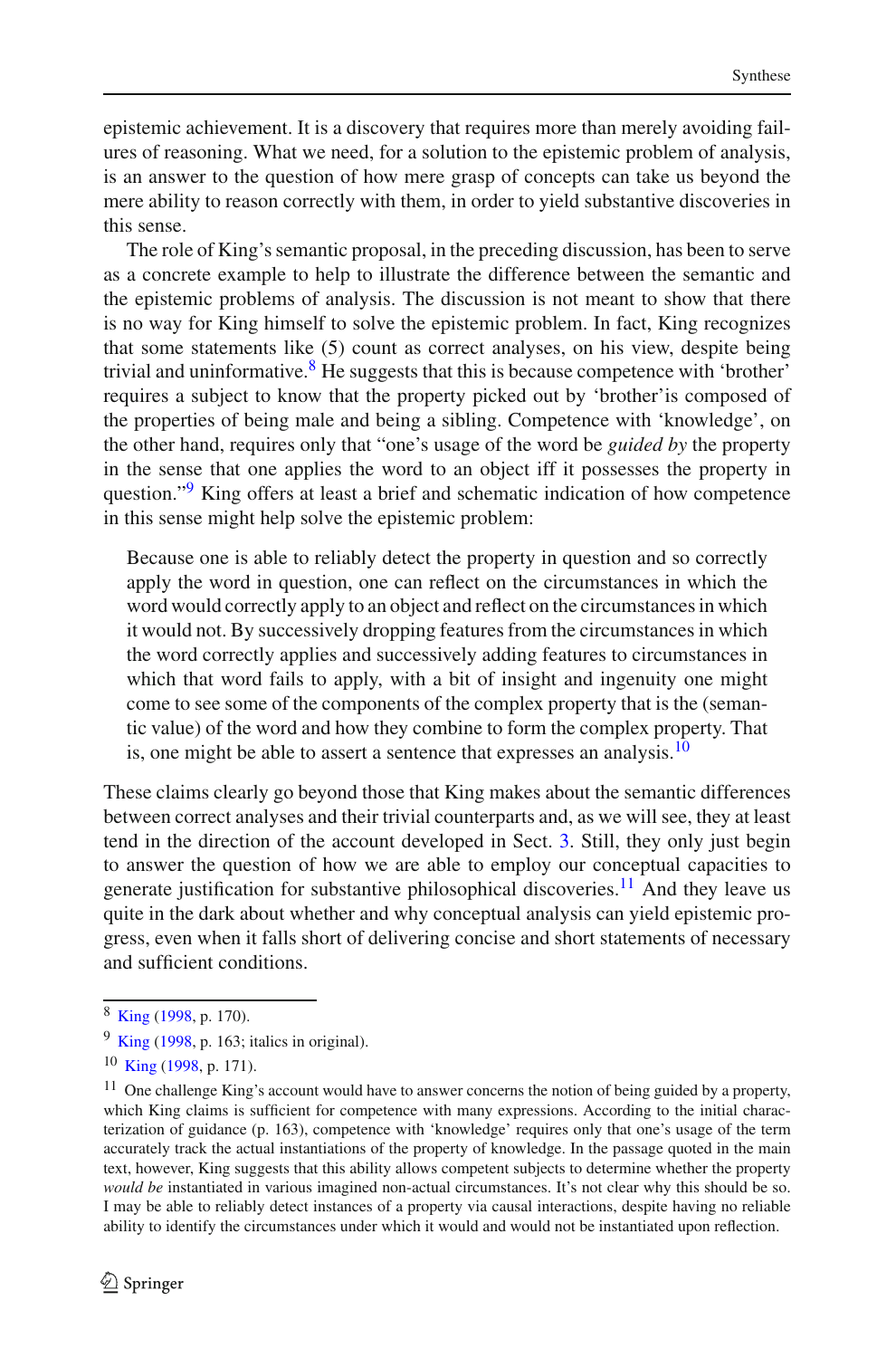One might suspect that King's semantic proposal explains so little about the epistemology of conceptual analysis because the specific sorts of semantic tools it utilizes are poorly suited for such explanations. As we saw above, the semantic problem arises partly from the Fregean assumption that differences in informativeness correspond to differences in meaning; this is what is supposed to show that an informative analysis 'Cs are Fs' must have a different meaning than the corresponding 'Fs are Fs'. The underlying motivation for the assumption is Frege's view of meaning as epistemic significance (*Erkenntniswert*), the idea that the meanings of statements should play a central role in accounting for such epistemic properties as informativeness, apriority and so on. While King's proposal does provide the required difference in meaning, the purely referential, neo-Russellian meanings it employs do not do a good job of capturing epistemic significance in general.<sup>12</sup> Perhaps a more robustly Fregean theory of meaning would not only be able to solve the semantic problem of analysis, but could do so in a way that would also provide a solution to the epistemic problem.

In my view this is the wrong diagnosis. A semantic proposal—even one that employs an epistemically much richer notion of meaning than King's—is not enough, by itself, to fully solve the paradox of analysis. For a full solution we also need an account of the epistemic basis of conceptual analysis—what are the tools the analyst has by virtue of her grasp of the concepts under scrutiny? And we need an account of the process itself—what are the rational steps that take the analyst from this basis to new insights? To help make the case for this conclusion, in the next section we examine the epistemic two-dimensional semantic framework of David Chalmers and Frank Jackson. While they do not address the paradox of analysis themselves, their semantic framework is arguably the most fully-developed extant attempt to articulate the Fregean connection between meaning and epistemic significance. As we will see, however, even their richer, epistemically-informed semantic values do not suffice to resolve the epistemic problem.

#### <span id="page-8-0"></span>**2 Epistemic two-dimensional semantics**

Chalmers and Jackson develop epistemic two-dimensional semantics as a framework for specifying semantic contents for concepts, where concepts are thought of as mental representations that contribute to the individuation of representational mental states such as beliefs, desires, perceptions and so on.<sup>13</sup> At the core of the framework are two inter-related assumptions:

<span id="page-8-1"></span><sup>&</sup>lt;sup>12</sup> The neo-Russellian framework within which King works is premised partly on the conviction that an adequate philosophical account of meaning should eschew the Fregean link between meaning and epistemic significance. [See e.g. [Soames](#page-21-12) [\(2005\)](#page-21-12); [Salmon](#page-21-13) [\(1986](#page-21-13)); [Braun](#page-21-14) [\(2002](#page-21-14)).] In fact, an anonymous referee points out that there is a kind of underlying tension here: if differences in epistemic significance need not reflect semantic differences, then it is not clear why the semantic paradox ought to be resolved by means of a semantic proposal like King's in the first place.

<span id="page-8-2"></span><sup>13</sup> [Chalmers and Jackson](#page-21-15) [\(2001\)](#page-21-15), [Chalmers](#page-21-16) [\(1996,](#page-21-16) [2004](#page-21-17), [2009\)](#page-21-18); [Jackson](#page-21-19) [\(1998\)](#page-21-19). For the sake of uniformity I use Chalmers's terminology where it differs from Jackson's (or Chalmers's and Jackson's). There are some differences between Chalmers's and Jackson's articulations of the framework, but these will not matter for our purposes.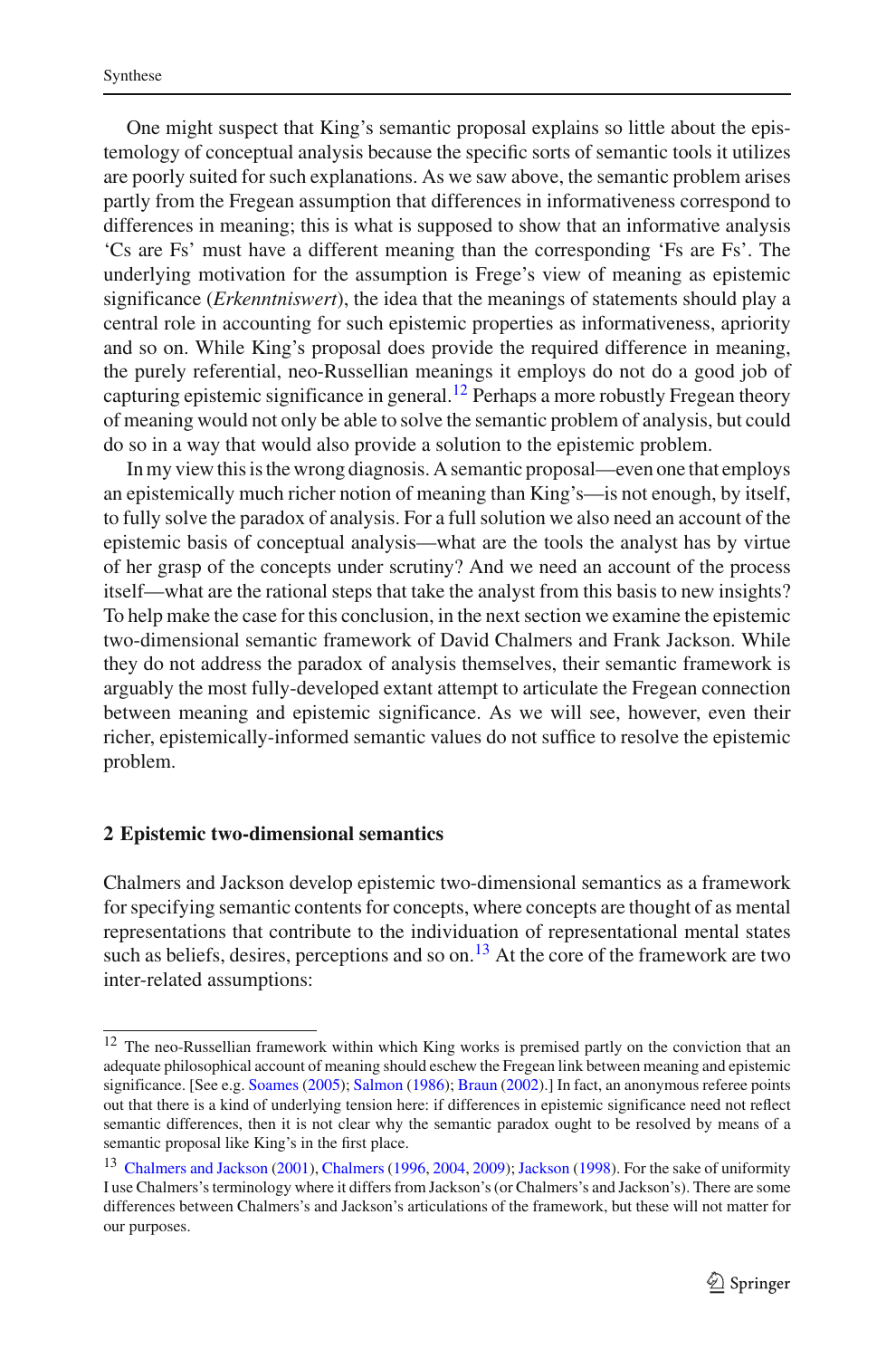(ES1) **Epistemic intensions:** The contents of concepts include at least one component that is determined internalistically and that is bound to epistemic significance.

(ES2) **Modality-apriority link:** There is a specific kind of modality grounded in the epistemic notion of apriority: what is *epistemically possible* is what cannot be ruled out on a priori reasoning, and what is *epistemically necessary* is knowable on a priori reasoning.

Both of these assumptions require further elaboration.

(ES1) posits an aspect or dimension of meaning possessed by concepts. According to Chalmers and Jackson, this aspect of meaning is best captured by a version of possible worlds semantics that assigns a primary intension to each concept. Formally, the primary intension of a concept is simply a function from indices to extensions. Within the epistemic two-dimensional framework, the indices in terms of which the primary intension is characterized are *scenarios*, which correspond to particular fully spelledout hypotheses about ways the world might be for all we are able to know a priori. We can think of scenarios as possible worlds of a certain sort. However, it is important to keep in mind that scenarios are possible worlds that are characterized epistemically: a scenario is a complete way for the world to be that cannot be ruled out a priori. For example, empirical investigation has revealed that caffeine—the stimulant present in coffee and tea—is actually the chemical substance 1,3,7-trimethylxanthine. Given this discovery, familiar arguments from Kripke and Putnam make it plausible that it is not metaphysically possible for caffeine to be anything other than 1,3,7-trimethylxanthine. However, the discovery is presumably not something that we could come to know a priori, and hence there are scenarios at which caffeine is not 1,3,7-trimethylxanthine. We can imagine discovering that the substance that is actually contained in coffee and tea, and that is responsible for their stimulant effects, turns out to be, say, 2,4,8-paraxanthine instead of 1,3,7-trimethylxanthine. Under this hypothesis it is rational to conclude that caffeine is 2,4,8-paraxanthine, and so the primary intension of *caffeine* picks out 2,4,8-paraxanthine at such a scenario. The primary intension thus varies from scenario to scenario, depending on the various discoveries about the underlying nature of caffeine that are compatible with what we can know a priori. The primary intension of a concept is meant to reflect the way in which its meaning puts rational constraints on which entities fall into its extension, given various different hypothetical assumptions about how things turn out to be in the actual world.

The primary intension of *caffeine* contrasts with its *secondary intension*. Secondary intensions are defined in terms of metaphysical, counterfactual possibilities—ways things could have been—rather than epistemic possibilities—ways things might actually be from a certain epistemic standpoint. According to Kripke and Putnam, caffeine could not have been anything other than 1,3,7-trimethylxanthine; if coffee had contained 2,4,8-paraxanthine instead of 1,3,7-trimethylxanthine then coffee would not have contained caffeine. Hence the secondary intension of *caffeine*, unlike its primary intension, picks out 1,3,7-trimethylxanthine at every metaphysically possible world. For just this reason, secondary intensions do not do a very good job of capturing the epistemic significance of the concept *caffeine*. It is by virtue of positing distinct primary and secondary intensions as two aspects of the meanings of concepts that the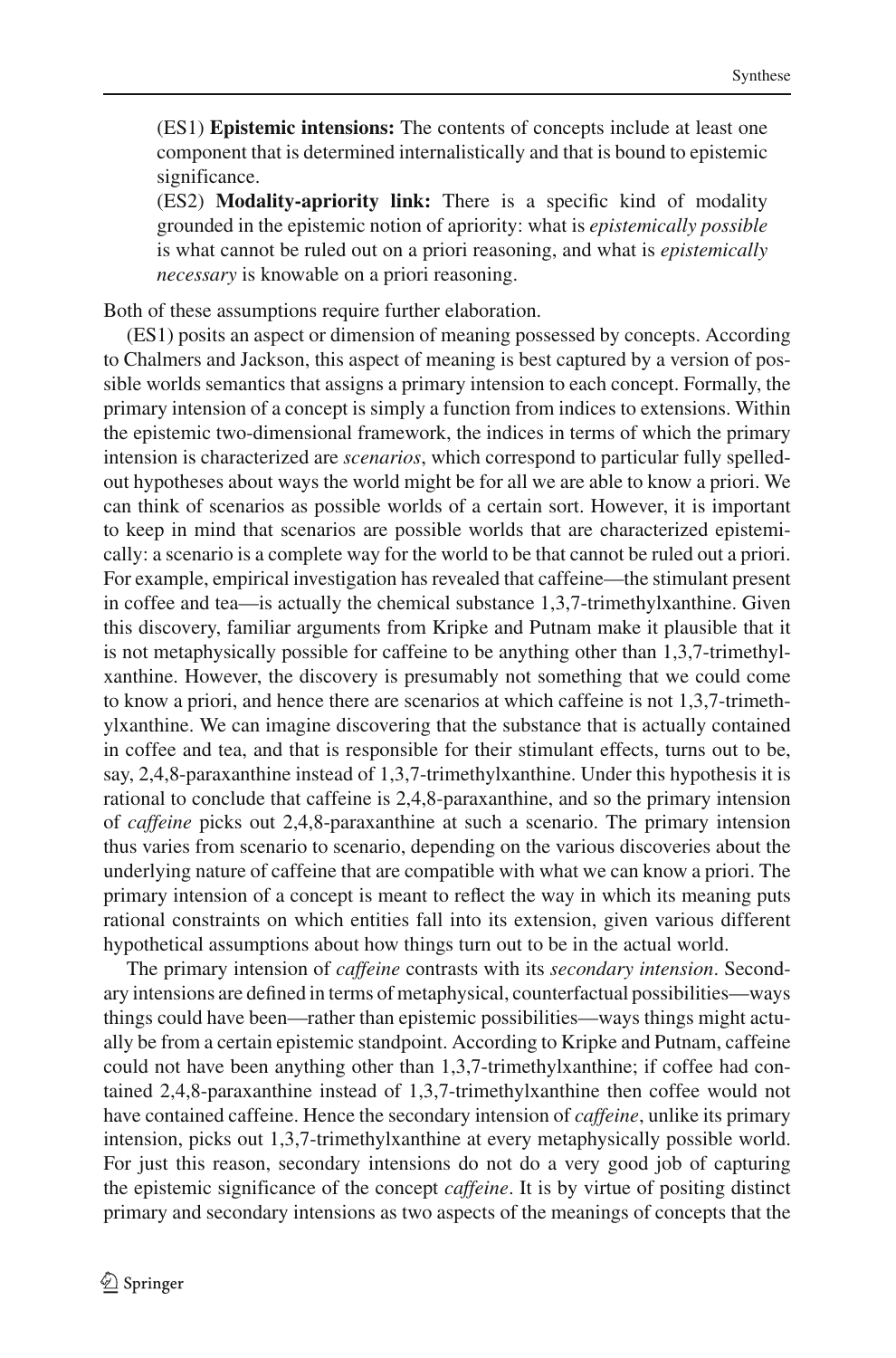Chalmers and Jackson framework earns the label "two- dimensional" semantics. But it is the primary intensions that do the work of articulating the Fregean link between meaning and epistemic significance.

Let us turn to (ES2). (ES2) posits a kind of necessity and possibility that is characterizable in epistemic terms. Part of the import of positing this epistemic modality is that a corresponding space of possible worlds can be extracted from it in the familiar way, and it is this space of possible worlds—scenarios—that is used to characterize the dimension of meaning posited in  $(ES1)$ .<sup>14</sup>  $(ES2)$  also provides a promising way of specifying the sense in which correct conceptual analyses are necessary, the need for which was noted in Sect. [1:](#page-1-0) the sort of necessity had by a correct analysis is epistemic necessity, which is represented within the two-dimensional framework as having a primary intension that yields truth at all scenarios. Moreover, according to (ES2) this is a sort of necessity that is, in principle, open to investigation solely on the basis of a priori rational reflection. If Kripke and Putnam are right then at least some of the facts about what is metaphysically necessary and possible are only knowable on the basis of empirical investigation. But this is not so for facts about what is necessary and possible in the epistemic sense posited in (ES2). In addition, since the epistemic possibilities posited by (ES2) are used to characterize primary intensions, the framework grounds the possibility of acquiring a priori knowledge by investigating primary intensions.

Both (ES1) and (ES2), and the two-dimensional semantic framework they ground, depend on a highly idealized notion of apriority. This idealized notion can be seen at work in the characterization of epistemic modality in (ES2): the epistemic possibilities it posits are possibilities that cannot, in principle, be ruled out a priori—that is, not even by an ideal reasoner with full grasp of the necessary concepts, who is unlimited and infallible in her powers of reasoning, memory, attention and other cognitive capacities. The characterization of primary intensions involves a corresponding idealization: the extension of a concept at a scenario reflects the judgments of an ideal reasoner about what falls under the concept given the hypothesis that the scenario obtains[.15](#page-10-1) Primary intensions thus reflect the a priori inferential structure of concepts for an ideal reasoner, rather than for limited and fallible reasoners like us.

Certainly, one can have doubts about how closely ordinary subjects approximate Chalmers's and Jackson's rational ideal in the way just sketched.<sup>[16](#page-10-2)</sup> More generally,

<span id="page-10-0"></span><sup>&</sup>lt;sup>14</sup> Chalmers typically takes the space of scenarios to constitute a second modal space distinct from that of the metaphysically possible worlds. Jackson takes epistemic and metaphysical modality to correspond to two ways of evaluating statements at points in a single modal space. This difference leads to important differences in their interpretations of the two-dimensional semantic framework, but for our purposes it is a difference we can safely ignore.

<span id="page-10-1"></span><sup>&</sup>lt;sup>15</sup> Hypotheses in the sense needed here are fine-grained: the hypothesis that Hesperus rises in the north is distinct from the hypothesis that Phosphorus rises in the north, even though Hesperus is identical with Phosphorus. The question therefore arises of how the hypotheses that determine primary intensions are to be specified. According to [Chalmers and Jackson](#page-21-15) [\(2001\)](#page-21-15) they should be given in a restricted, canonical vocabulary that contains only terms from microphysics, terms for describing the phenomenal qualities of experiences, and indexical terms. This suggestion amounts to the hypothesis that knowing what the world is like in microphysical, phenomenal and indexical respects puts an ideal subject in a position to infer everything else about what the world is like *a priori*. The hypothesis is disputed by [Block and Stalnaker](#page-21-20) [\(1999](#page-21-20)).

<span id="page-10-2"></span><sup>16</sup> See [Schroeter](#page-21-21) [\(2004\)](#page-21-21) for one such challenge.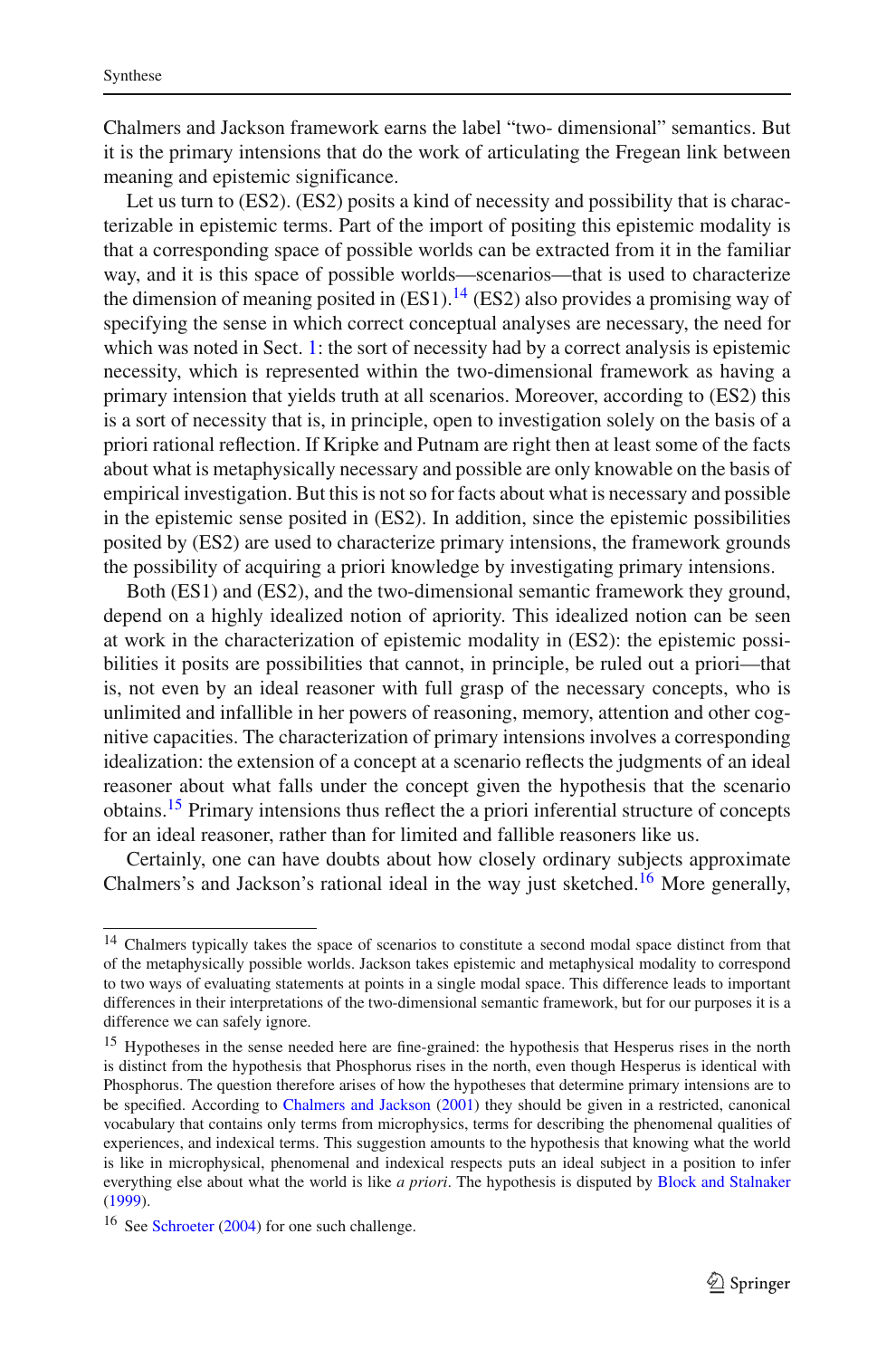one can raise various sorts of challenges to the epistemic two-dimensional semantic framework.[17](#page-11-0) I think these challenges can be answered. However, our current question is not whether the semantic claims of the framework can be defended, but whether, if they are correct, they provide a solution to the epistemic problem of analysis. And the answer is that they do not.

To see why, let us return to our imagined correct analysis of the concept *knowledge*:

(8) Knowledge is true, justified belief with feature X.

If (8) is a correct analysis then presumably its truth is accessible to an ideal reasoner with a perfect grasp of the concept knowledge and the other concepts involved, and with unlimited and infallible resources for reasoning. Hence  $(8)$  is epistemically necessary; indeed, as we just saw, within the epistemic two-dimensional framework it is plausible to regard epistemic necessity as a necessary condition on the adequacy of an analysis. But surely (7), repeated below, is epistemically necessary as well.

(7) Knowledge is knowledge.

Within the epistemic two-dimensional framework, both (7) and (8) are true at every scenario. Or to put it another way, for any scenario whatsoever, an ideal reasoner is in a position to figure out that both (7) and (8) are true given that the scenario obtains. It follows that (7) and (8) have the same primary intension and hence, within the epistemic two-dimensional framework, the same meaning. Yet (8) is clearly informative in a way that (7) is not; discovering a correct analysis of the form of (8) would be an incredible achievement in the study of knowledge. Therefore we are faced with a version of the semantic problem of analysis: for (8) to qualify as a correct analysis it must have the same meaning as (7), but to respect Fregean intuitions about epistemic significance the two statements must have different meanings. The epistemic two-dimensional semantic framework, as developed so far, does not solve this problem.

This result should not be very surprising. It is really just a special instance of a more familiar general problem for possible worlds semantics. The problem is that sets of possible worlds (or the primary intensions of statements, which are the characteristic functions of such sets) are too coarse-grained to provide the intuitive differences in meaning we find between many modally equivalent statements. For example, any two statements that are knowable a priori are true at every scenario, and hence all a priori statements have the same meaning on this account. And primary intensions cannot distinguish between the members of a priori equivalent pairs such as 'The number of Obama's children is two' and 'The number of Obama's children is the only even prime number'. The failure to distinguish between correct informative analyses and their tautological counterparts is a further illustration of the fact that primary intensions are too coarse-grained to capture the intuitive distinctions between meanings we recognize.

This familiar problem has a familiar solution, which is to appeal to semantic structure in order to make finer-grained distinctions among meanings. Hence Chalmers

<span id="page-11-0"></span><sup>&</sup>lt;sup>17</sup> See, for example, [Schroeter](#page-21-22) [\(2006\)](#page-21-22) and [Soames](#page-21-12) [\(2005](#page-21-12)).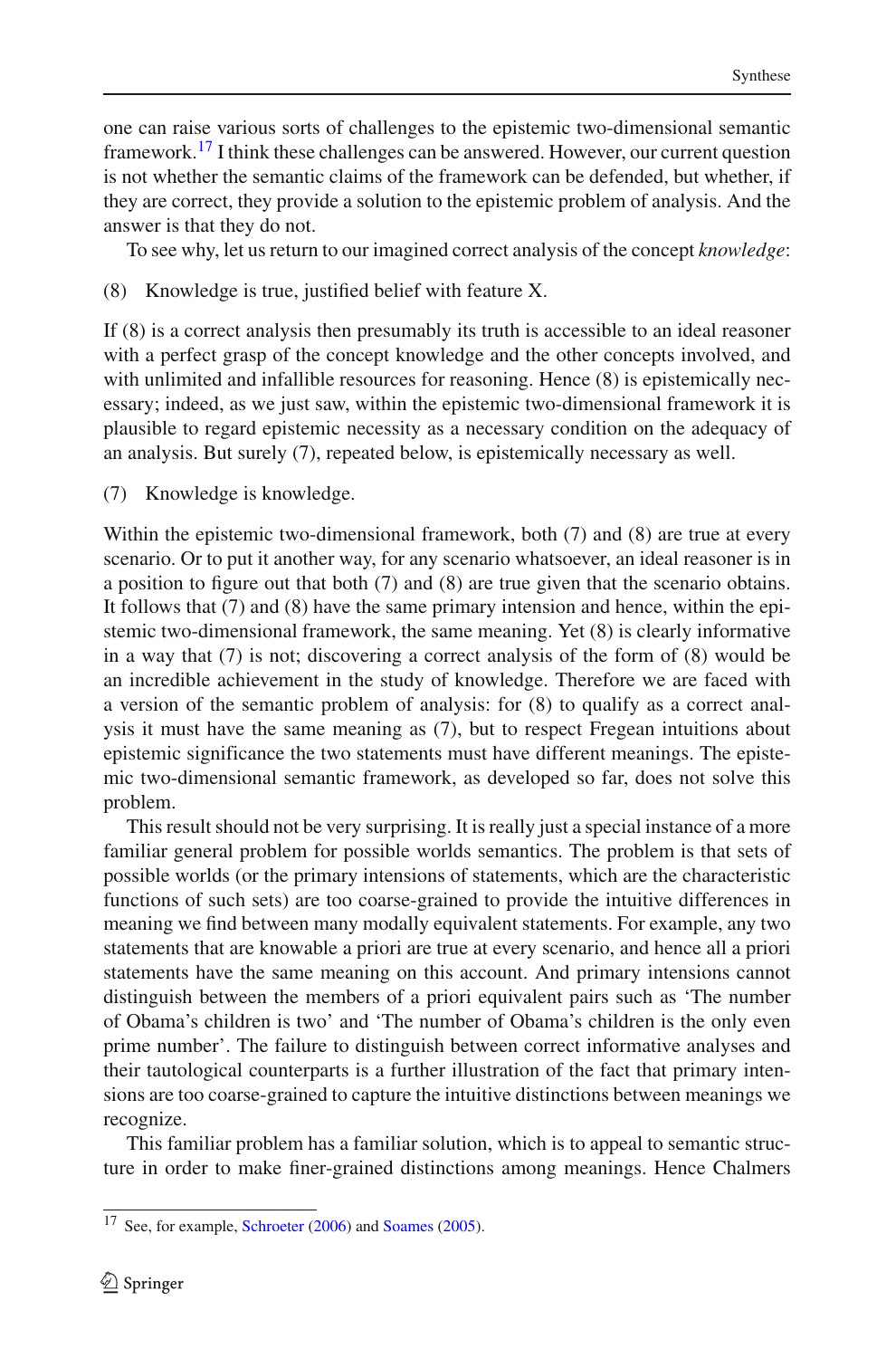# introduces the notion of a structured primary intension of a statement: an entity whose constituents are the primary intensions of the basic expressions contained in the state-ment, and which is constructed in a way determined by the statement's logical form.<sup>[18](#page-12-0)</sup> Statements (7) and (8) differ in their logical form, and they contain expressions with different primary intensions. Hence they have different structured primary intensions.

In this way the appeal to structured primary intensions yields a solution to the semantic problem of analysis. In fact, the solution exactly parallels the one from King that we examined in Sect. [1,](#page-1-0) but it is developed within a semantic framework that is designed to capture the Fregean link between meaning and epistemic significance. So does it constitute progress on the epistemic problem of analysis? I think it is clear that it does not. The differences in semantic structure that Chalmers posits do not, by themselves, shed any light on why coming to know (8) is a substantive epistemic achievement in a way that coming to know (7) is not. By hypothesis both statements are epistemically necessary; that is, in both cases it is possible, in principle, to come to know the truth of the statement on the basis of ideal a priori reflection. But only in one case is it a substantive epistemic achievement to do so. The fact that (7) and (8) have different structured primary intensions tells us very little about why this is so. Once again, the appeal to structure provides the differences in meaning required to solve the semantic problem of analysis, but those differences in meaning aren't sufficient to explain the differences in epistemic significance that generate the epistemic problem.

Like King, Chalmers and Jackson at least implicitly acknowledge that the epistemic problem requires us to go beyond the semantic properties of analyses, and say something about the actual process of conceptual analysis:

When given sufficient information about a hypothetical scenario, subjects are frequently in a position to identify the extension of a given concept, on reflection, under the hypothesis that the scenario in question obtains. Analysis of a concept proceeds at least in part through consideration of a concept's extension within hypothetical scenarios, and noting regularities that emerge.<sup>[19](#page-12-1)</sup>

These remarks, like King's, at least hint at a way to approach the epistemic problem. But developing a full solution requires some positive explanation of why discovering a correct analysis requires more than merely avoiding failures of reasoning, so that it can in this sense be a substantive epistemic achievement, and yet is a discovery that is grounded in one's grasp of the concepts involved. For this we need a better understanding of the *cognitive dynamics* of conceptual analysis—the process by which we are able to utilize our grasp of concepts in order to acquire the evidence that allows us to rationally settle on a correct analysis. In the next section I provide a sketch of the cognitive dynamics of conceptual analysis, and explain how it resolves the epistemic problem.

 $18$  See [Chalmers](#page-21-23) [\(2011\)](#page-21-23).

<span id="page-12-1"></span><span id="page-12-0"></span><sup>19</sup> [Chalmers and Jackson](#page-21-15) [\(2001,](#page-21-15) p. 322).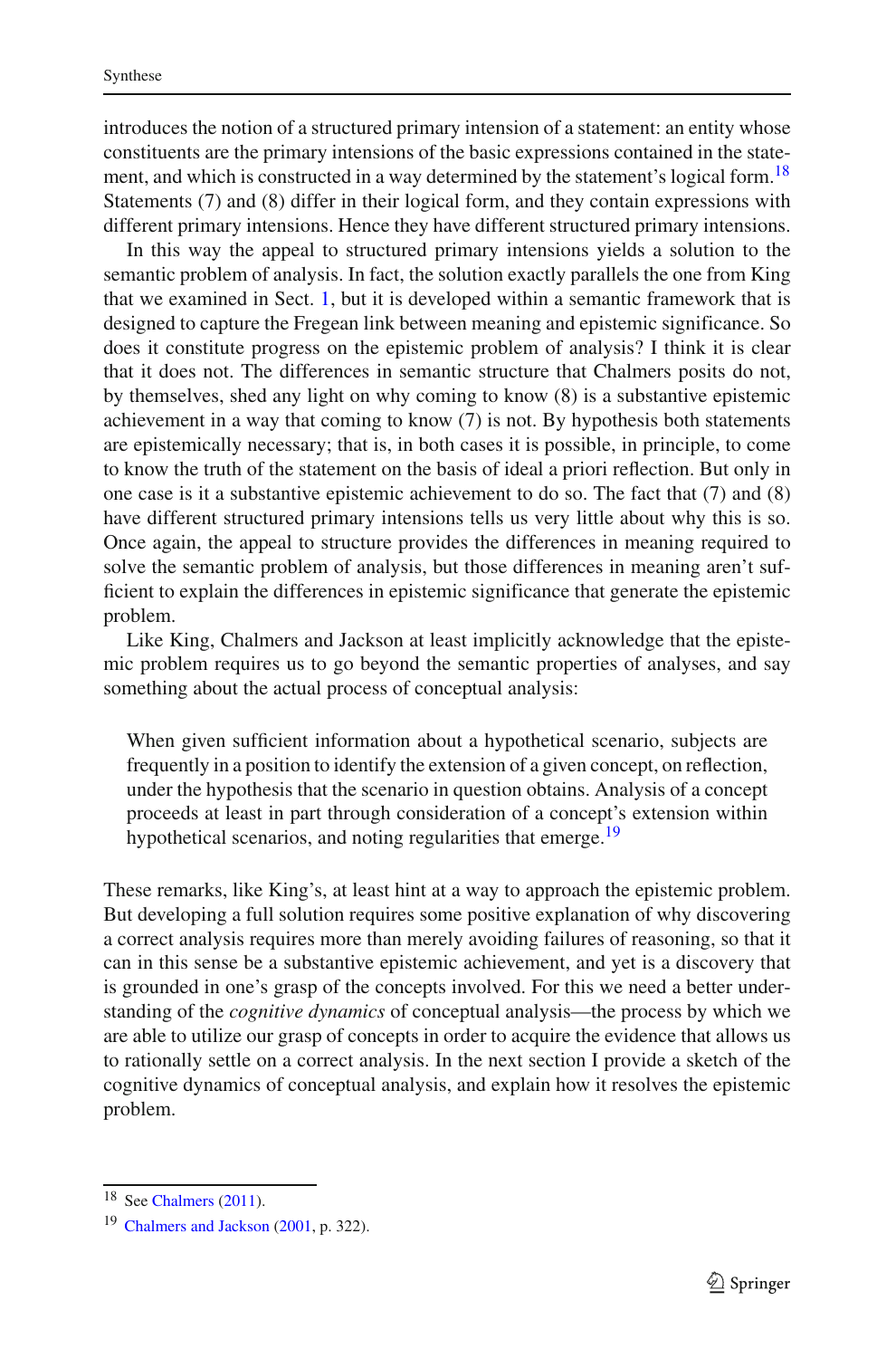## <span id="page-13-0"></span>**3 The cognitive dynamics of conceptual analysis**

It is a familiar idea that we can think of a candidate analysis as analogous to a scientific hypothesis, and that we should see conceptual analysis as a process in which such hypotheses are subjected to testing and evaluation. This idea can be made more precise, and developed into an account of the cognitive dynamics of conceptual analysis, by answering the following questions:

- (a) What sort of hypothesis is a candidate analysis?
- (b) What is the nature of the evaluation to which such a hypothesis is subjected?

The central component of the process of conceptual analysis is the use of thought experiments—the consideration of hypothetical or imaginary cases in order to elicit judgments employing the concepts under scrutiny. Adequate answers to questions (a) and (b) should make it clear how the use of thought experiments contributes to the evaluation of candidate analyses. And if our account is to help solve the epistemic problem of analysis, it should also make it clear how knowledge (or justified belief) reached in this way is grounded in the grasp of concepts.

Let us begin with question (a). Suppose that C is an expression for the *analysandum* under scrutiny, and F is a distinct (perhaps complex) expression for a candidate *analysans*. The hypothesis to be tested via conceptual analysis can be characterized, roughly, as the hypothesis that F yields epistemically necessary and sufficient conditions for the application of C. The epistemic two-dimensional framework provides a useful set of tools for making this suggestion more precise, by allowing us to represent a candidate analysis as an explicit generalization about the space of epistemically possible scenarios:

(9) ∀*s*∀*x(*C*(x,s)* ↔ F*(x,s))*

Here 's' is a variable ranging over scenarios; a statement of the form of (9) says that for any given scenario, something is an instance of C at that scenario if and only if it is an instance of F at that scenario.<sup>[20](#page-13-1)</sup> For example, the candidate analysis of knowledge as justified true belief can be thought of as the hypothesis that every instance of knowledge at every scenario is an instance of justified true belief at that scenario, and vice versa. It is a claim about the relative distribution of cases of knowledge, and of cases of justified true belief, across epistemic modal space.<sup>21</sup>

In order to answer question (b), we also need to introduce *extensional statements* corresponding to intensional statements of the form in (9). Whereas candidate analyses

<span id="page-13-1"></span><sup>&</sup>lt;sup>20</sup> Here, for simplicity, we are confining our attention to cases in which C and F take only a single argument over and above the argument for scenarios. The choice to employ explicit quantification over scenarios (rather than a modal operator) is to help make vivid the suggestion that candidate analyses are *generalizations* employing the concept under scrutiny. Note that there is no suggestion here that every true statement of the form given in (9) is an adequate analysis. Nor, for reasons to be discussed in the concluding section, should we think that the goal of conceptual analysis is confined to the discovery of statements of this form.

<span id="page-13-2"></span><sup>21</sup> Recall the need for an account of conceptual analysis to explicate the sense in which a correct analysis is necessary, noted in Sect. [1.](#page-1-0) On the present proposal, a correct analysis is, in effect, a true claim that such-and-such is epistemically necessary. Whether this claim is itself epistemically (or metaphysically) necessary is a further question that we need not attempt to settle here.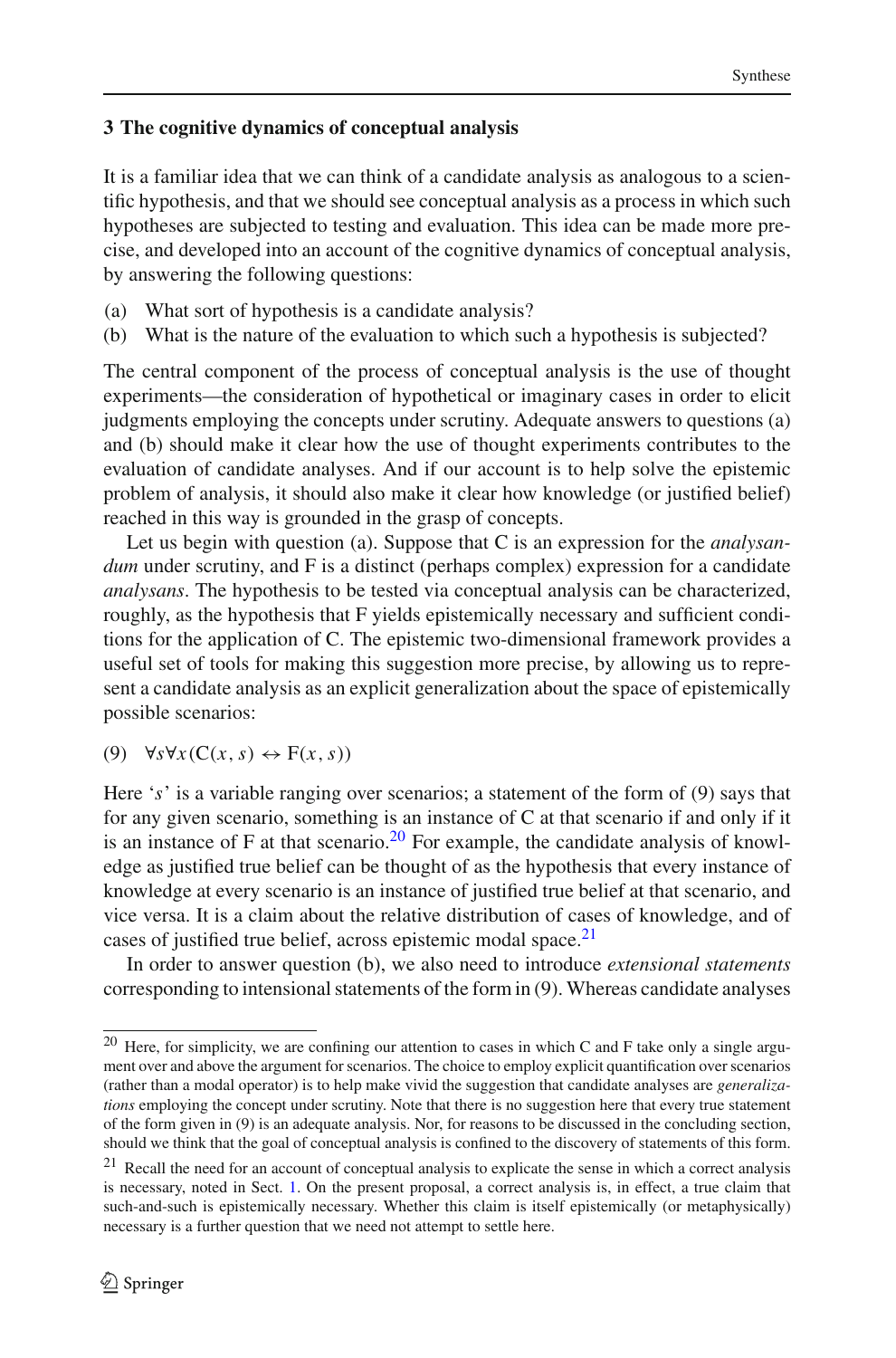make general claims about the whole space of scenarios, extensional statements make claims about specific individual scenarios. These are simply statements of forms like the following:

(10) C*(i,s*∗*),* F*(i,s*∗*),* ¬C*(i,s*∗*),* ¬F*(i,s*∗*)*

Here '*s*∗'is a term picking out a certain scenario and '*i*' is a term picking out some individual. Statements of the forms in (10) are not modal claims; rather, they simply say that some individual  $i$  is (or is not) an instance of C or F at  $s^*$ . For example, corresponding to the candidate analysis of knowledge as justified true belief, there are extensional statements to the effect that a particular subject, say Smith, is (or is not) an instance of knowledge at *s*∗ and is (or is not) an instance of justified true belief at *s*∗. Whereas candidate analyses make claims about the distributions of the instantiations of properties across modal space, extensional statements concern the instantiation of properties by specific individuals at specific scenarios.

The significance of extensional statements for question (b) is as follows. We can think of the sorts of hypothetical cases employed in thought experiments as sketches of epistemically possible scenarios. And we can think of our judgments about those cases as informing us about the truth or falsehood of various extensional statements of the forms just sketched. For example, we can consider a hypothetical case in which a given subject, Smith, believes that Jones owns a Ford and, on that basis, infers that either Jones drives a Ford or Brown is in Barcelona. We can suppose that although Jones doesn't drive a Ford, Smith has very good reason to believe that he does, and he has no independent reason to believe that Brown is in Barcelona. We can think of this hypothetical case as describing a certain scenario *s*, and by considering the case we come to learn the truth of the extensional statement that Smith does not have knowledge at *s*. We also come to learn the truth of the extensional statement that Smith has justified, true belief at *s*. These extensional statements then become evidence that we can use to evaluate various hypotheses about the distribution of cases of knowledge across the space of scenarios. The relationship between a candidate analysis and the corresponding extensional statements is thus the relationship between hypothesis and data. The primary purpose of conducting thought experiments is to gather data relevant for evaluating the hypothesis under scrutiny.

Representing thought-experimental hypothetical cases via epistemically possible scenarios, in the technical sense introduced in the previous section, involves a bit of an idealization. When considering a hypothetical case such as Gettier's, for example, we are not really evaluating a full scenario in Jackson's and Chalmers's sense, but rather a small "cut-out" that leaves many things open about what the rest of the world is like. In effect, to judge that the subject in the hypothetical Gettier situation does not have knowledge is to commit oneself to the same judgment about a whole range of scenarios that differ in ways left open by the description of the case. This commitment can turn out to be mistaken, if it turns out that some way in which the scenarios differ matters for whether the subject has knowledge or not. Skilled conceptual analysts try to be attuned to such possibilities and take steps to rule them out, just as skilled empirical investigators try to identify and control for potentially relevant variables. But there is no guarantee of success. Certainty is no more attainable in the case of conceptual analysis than in most other (perhaps any) human epistemic endeavors.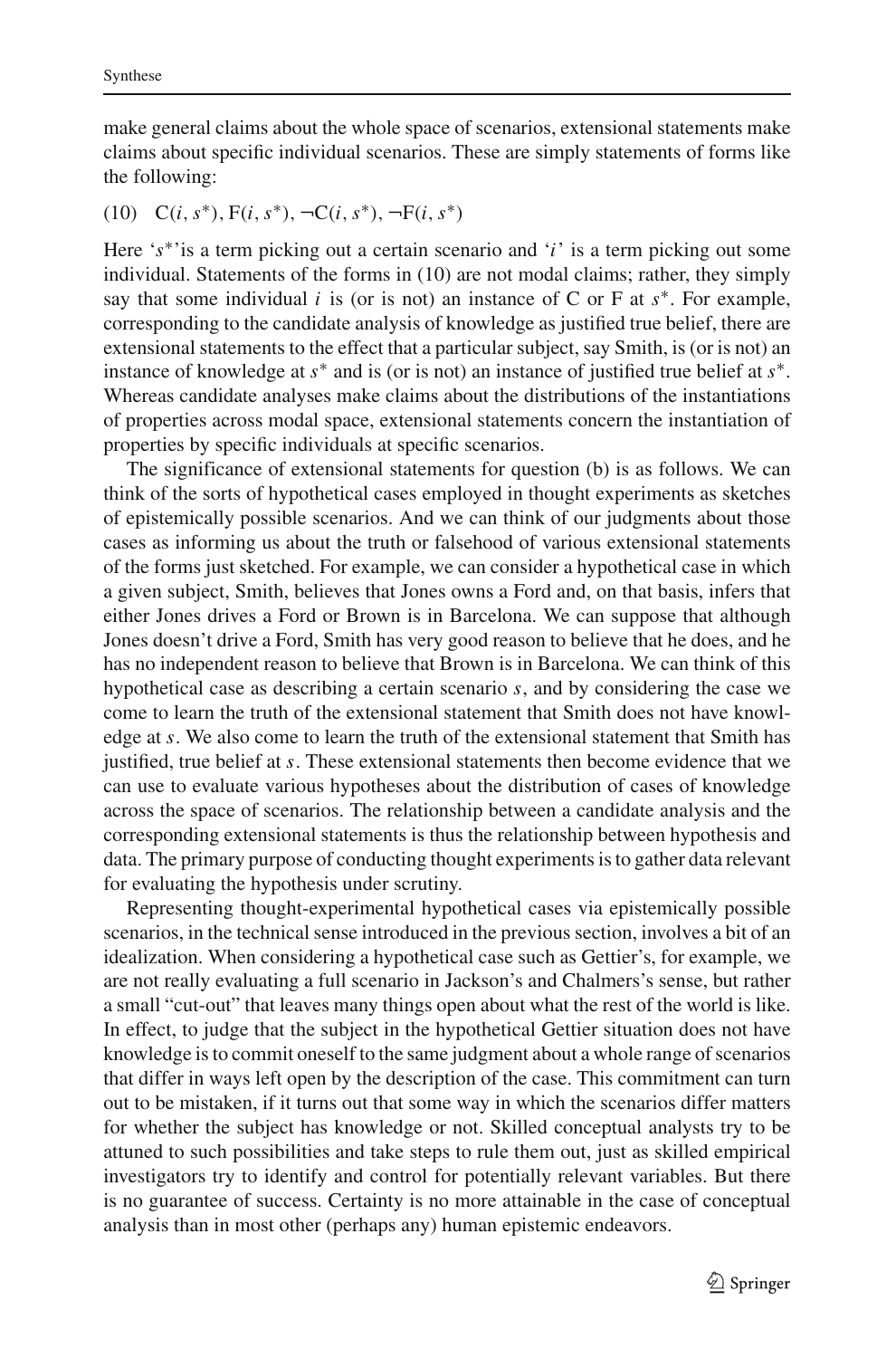How do we use extensional statements to evaluate candidate analyses? One way in which extensional statements can bear on an analysis is no doubt already clear from the example just given. Consider the classical analysis of knowledge as justified true belief. This analysis is the hypothesis that all and only cases of knowledge at any given scenario are cases of justified true belief at that scenario. The extensional statements about Smith in the scenario just described together provide a straight forward counterinstance to this generalization, and hence they provide very strong evidence that the hypothesis is false. The consideration of such *refuting scenarios*is one straightforward way in which extensional statements bear on candidate analyses.

But thought experiments do not merely refute candidate analyses. On the contrary, the data gathered from thought experiments also has the potential to provide positive support for a candidate analysis. For example, there is a wide and diverse range of hypothetical (and actual) cases of justified true beliefs that are not "lucky" or accidental in the way the case involving Smith is, and these are cases of knowledge. The classical analysis offers a simple and elegant explanation of this pattern, and so these hypothetical cases provide positive support for accepting the classical analysis. It is only once Gettier cases are discovered that this support gets overridden; this is why there was no failure of reasoning involved in accepting the classical analysis of knowledge at an earlier stage of inquiry. Even refuting scenarios provide positive epistemic support, and not just reason to reject an analysis. Discovering systematic patterns among counterexamples, and understanding why they are counterexamples, can improve our insight into the concept under scrutiny. It can suggest new directions for analysis, new ways to adjust our hypothesis so as to better explain the range of hypothetical cases we observe.

The picture here of how individual cases provide positive support for general hypotheses is one that is already familiar from the empirical sciences. The relevant form of reasoning is inference to the best explanation. What we are doing when we propose an analysis for a concept C is forming a general hypothesis about the features of scenarios that account for those scenarios being, or failing to be, instances of C. We collect evidence for or against this hypothesis by engaging in thought experiments and noticing the patterns among extensional statements that emerge. Throughout this process, we aim to design appropriate thought experiments in very much the way empirical scientists design appropriate experimental settings, in order to test the predictions of the hypothesis, control for potentially relevant factors, and so on. We have confirmation for our candidate analysis insofar as it does a better job than its rivals of explaining the evidence we gather.<sup>[22](#page-15-0)</sup> Inference to the best explanation is at work even in the use of refuting scenarios. When faced with an apparent counterexample, we always have the option of preserving our analysis by explaining it away as somehow spurious. To treat the counterexample as genuine is to reject such an explanation as not good enough, it is to judge that a more promising explanatory strategy would be to revise our analysis in light of it. $23$  Hence inference to

<span id="page-15-0"></span> $22$  Here, as in the empirical sciences, the goodness of an explanation is determined according to familiar, although hard to articulate criteria of precision, simplicity, unification, and so on. See [Lipton](#page-21-24) [\(2000](#page-21-24)) for a survey of the epistemological challenges facing accounts of inference to the best explanation.

<span id="page-15-1"></span><sup>&</sup>lt;sup>23</sup> According to [Weatherson](#page-21-25) [\(2003](#page-21-25)), the explanatory virtues of the classical analysis of knowledge so strongly outweigh the counter-evidence of Gettier cases that we ought to regard them as spurious even if we cannot currently explain them away.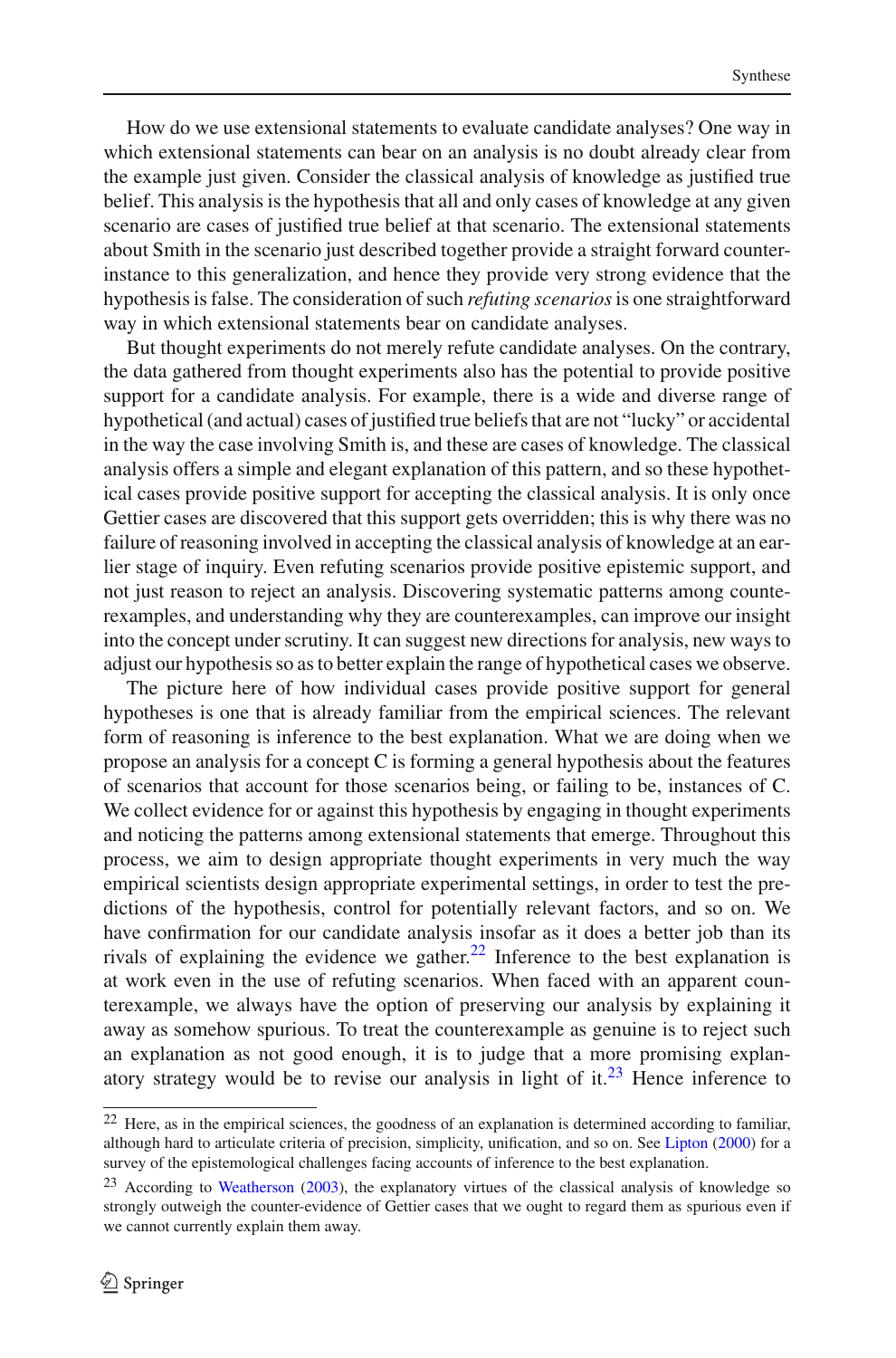the best explanation is always at the core of the cognitive dynamics of conceptual analysis.<sup>[24](#page-16-0)</sup>

One might worry that since inference to the best explanation is an inductive, uncertain method, it cannot provide sufficient justification for claims about epistemically necessary connections among concepts. $25$  However, according to the present picture, the inductive base includes individuals and scenarios that are potentially distributed across the full range of epistemically possible worlds. I see no reason, in principle, why such a base could not provide good inductive grounds for accepting a hypothesis about what is epistemically necessary. Of course, since inference to the best explanation is inductive, it cannot provide certainty for its conclusions. But certainty is not to be had in conceptual analysis any more than in other areas of inquiry.

We can illustrate the general pattern of reasoning involved in the process of analysis by means of a (somewhat schematic) sketch of the attempt to analyze personal identity. Suppose we begin with the *prima facie* plausible hypothesis that the diachronic persistence of a person depends on the persistence of her body.<sup>[26](#page-16-2)</sup> According to this *Body Hypothesis*, a person  $p_1$  at time  $t_1$  is identical with person  $p_2$  at time  $t_2$  at a given scenario if and only if there is a sufficient degree of bodily continuity between  $p_1$ at  $t_1$ and  $p_2$ at  $t_2$ at that scenario. We then test this hypothesis by considering various scenarios—involving surgery to replace parts of  $p_1$ 's body with parts of someone else's body, accidents that involve massive damage to  $p_1$ 's body, and so on—and asking ourselves in each case whether the relevant extensional statements about  $p_1$ 's survival predicted by the Body Hypothesis are true. The result of this inquiry is that the Body Hypothesis is probably false, and that a much better explanation of the facts about  $p_1$ 's survival at the various scenarios is that the persistence of a person requires only the persistence of certain psychological features and relations. This gives us epistemic support for a new *Psychology Hypothesis*: a person  $p_1$ at time  $t_1$  is identical with person *p*2at time *t*2at a given scenario if and only if there is a sufficient degree of psychological continuity between  $p_1$ at  $t_1$  and  $p_2$  at  $t_2$ at that scenario. However, as Derek Parfit discovered, there are scenarios in which more than one person fulfills the criteria at  $t_2$  for being psychologically continuous with  $p_1$ at  $t_1$ .<sup>[27](#page-16-3)</sup> In such cases, the Psychology Hypothesis collides with our tacit assumption that personal identity is a transitive relation. We are then faced with a choice of how to respond to Parfit's data. Do we revise our assumption about the transitivity of personal identity? Do we look for some further condition with which to supplement the Psychology Hypothesis? Or do we abandon psychological continuity and look for an analysis in entirely different terms? In reality, of course, all of these strategies can be pursued at once. The point is that, as in the earlier steps in the process of analysis, the results of these strategies

<span id="page-16-0"></span><sup>&</sup>lt;sup>24</sup> [Goldman and Pust](#page-21-26) [\(1998\)](#page-21-26) suggest that thought experiments yield intuitions about single cases that serve as evidence in something like the way suggested here. However, Goldman and Pust see such evidence as primarily confirming psychological generalizations about mental representations, rather than as confirming epistemic necessities involving the concepts under scrutiny.

<sup>25</sup> Thanks to an anonymous referee for this objection.

<span id="page-16-1"></span> $26$  [Ayer](#page-20-0) [\(1936\)](#page-20-0).

<span id="page-16-3"></span><span id="page-16-2"></span><sup>27</sup> [Parfit](#page-21-27) [\(1984\)](#page-21-27).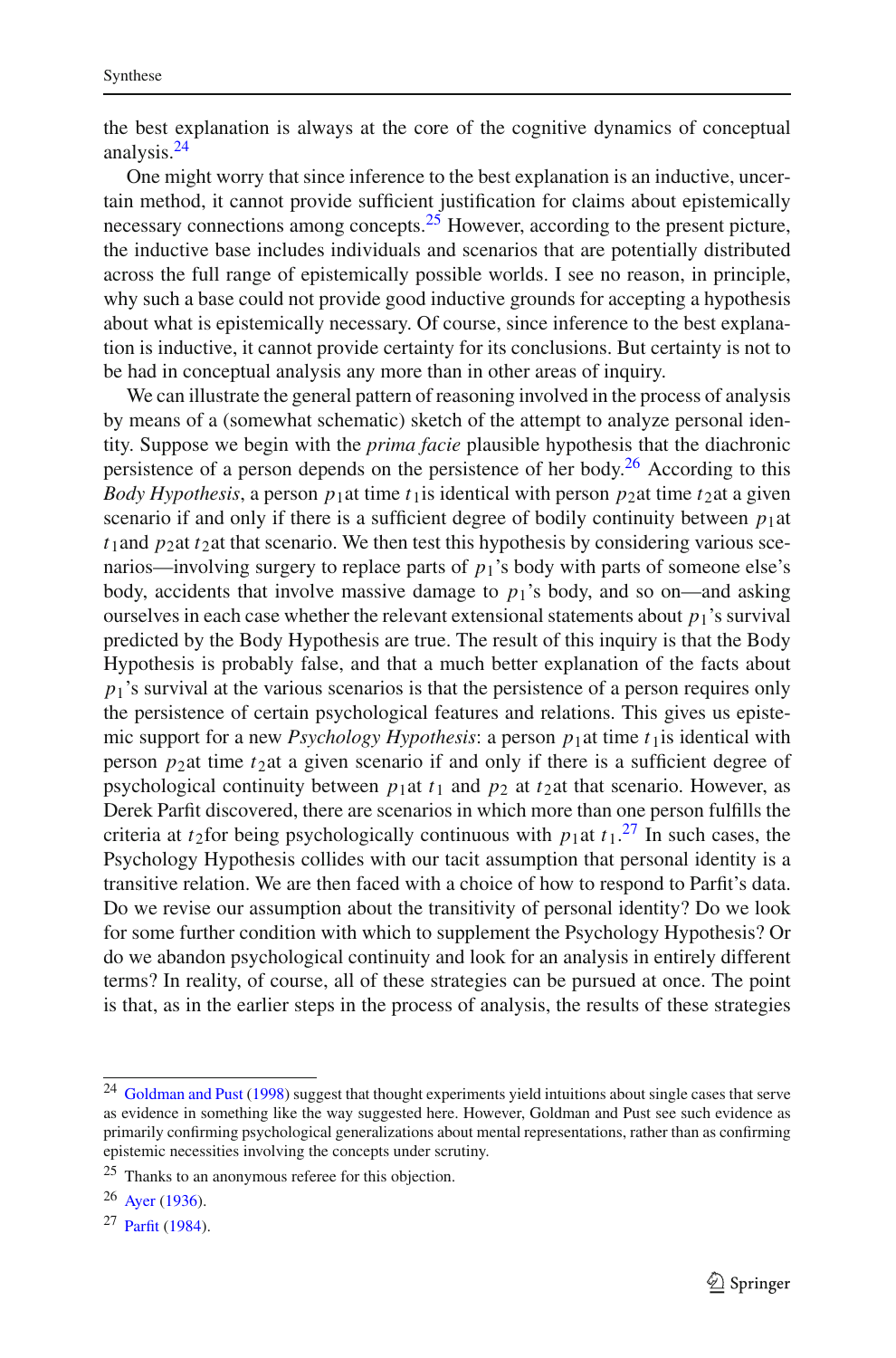are to be weighed according to how well they explain the facts about the persistence of persons under various sorts of epistemically possible conditions.

Finally, it remains to ask: what role is played by the grasp of concepts in the process of analysis? On the present proposal, the grasp of concepts comes into the picture at the very beginning of the process—at the stage in which we gather the extensional statements that constitute the evidence against which candidate analyses are to be weighed. It is by virtue of grasping the concepts under scrutiny that we are in a position to know the truth-values of the relevant extensional statements. This assumption amounts to a moderate form of rationalism: rational subjects have conceptual intuitions about hypothetical cases, and these intuitions yield reliable judgments about the truth and falsehood of extensional statements employing (expressions for) concepts that they grasp. Of course, this is not to say that we have an infallible ability to correctly judge extensional statements in all cases. Just as empirical scientists who are competent with the relevant laboratory apparatus can reliably—but not infallibly—determine, say, the presence or absence of some pertinent molecule in samples of a substance, conceptual analysts with a competent grasp of the concepts under scrutiny can reliably determine, say, the presence or absence of knowledge in particular scenarios. It is the application of this ability, in conjunction with the application of general reasoning abilities to evaluate competing explanations, identify further relevant scenarios and so on, that ultimately yields justification for accepting or rejecting a candidate analysis. It is in this sense that the process of conceptual analysis is grounded in our grasp of concepts[.28](#page-17-0)

It is hopefully clear by now how the cognitive dynamics just sketched helps us to resolve the epistemic problem of analysis. Earlier I argued that resolving the problem requires us to make it clear how the discovery of a correct analysis can be grounded in our grasp of concepts, and yet can be more than just a matter of avoiding failures of reasoning employing those concepts. According to the account given here, the justification we have for accepting a candidate analysis in any given case is based on the evidence we have collected via the systematic use of thought experiments. But there are always limits in the evidence available to us, simply because finite creatures like us do not have the capacity to survey the whole space of epistemically possible scenarios. It can very well happen that the limited evidence available to us makes it most reasonable, all things considered, to accept a candidate analysis that is not correct. Let us return to the pair  $(7)$  and  $(8)$ :

- (7) Knowledge is knowledge.
- (8) Knowledge is justified true belief with feature X.

As we saw above, one has justification for accepting (7) just on the basis of appropriate reasoning, even in the absence of any specific evidence. Not so for (8). Depending on what scenarios one has considered, one might not have encountered the evidence that

<span id="page-17-0"></span><sup>28</sup> What would explain competent subjects' reliable capacity to judge extensional statements? On the Chalmers and Jackson account, the primary intension of a concept is determined by the *a priori* judgments that an ideal reasoned would make about its extension in each scenario. To the extent that ordinary reasoners like us at least approximate this ideal, our judgments about extensional statements will tend to match those of the ideal reasoned, and so will tend to be correct. Other explanations are possible. [See, for example, [Peacocke](#page-21-28) [\(2003](#page-21-28), [2004](#page-21-29)).]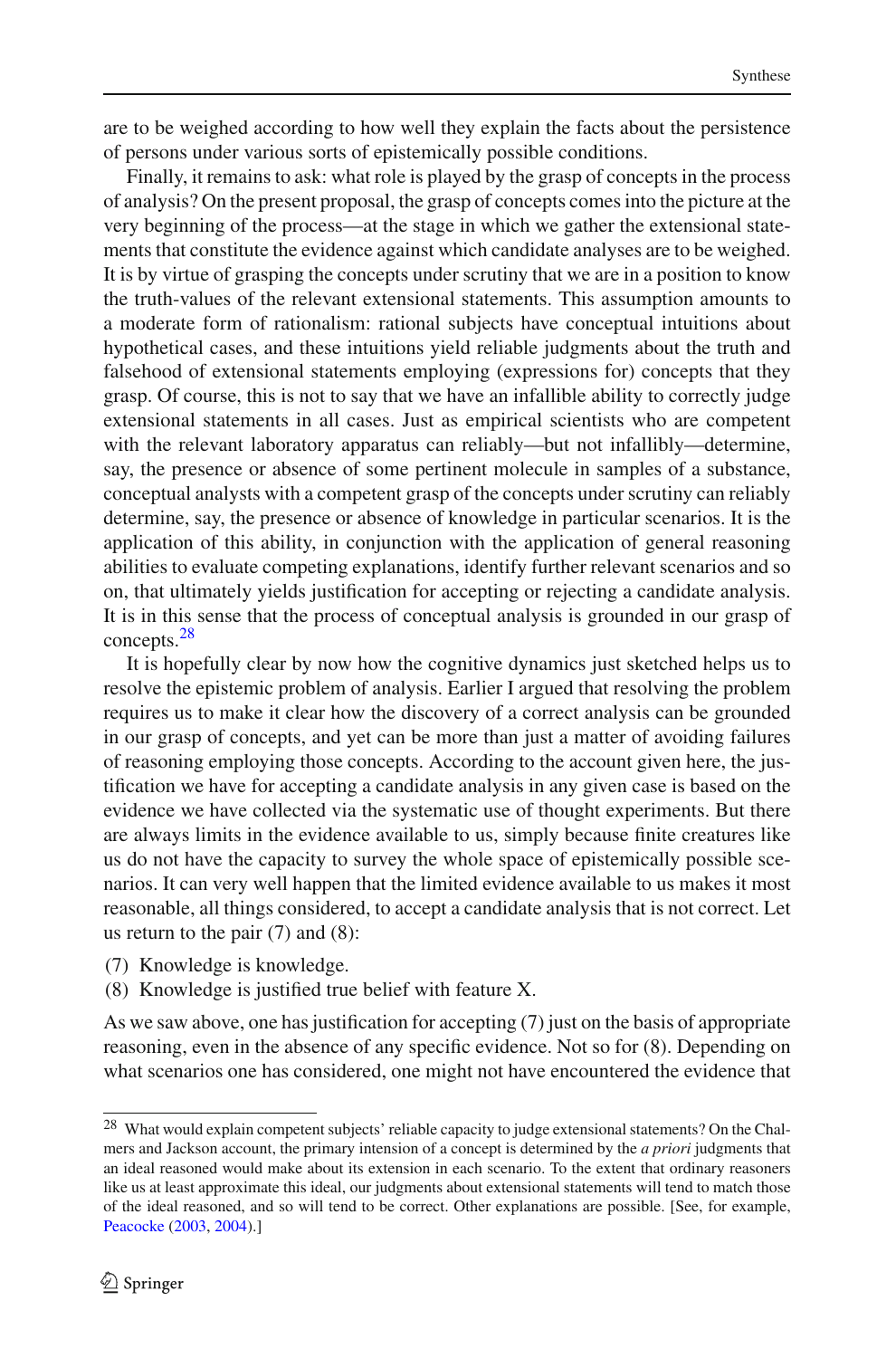would show that justified true belief is not sufficient for knowledge, and it might be that the scenarios one has considered are best captured by the classical analysis. If so, then it would be no failure of reasoning to reject (8) in favor of the classical analysis. Competent reasoning with the concept *knowledge* does not automatically require one to accept (8); one must have evidence that makes it rational to rule out salient alternatives. This is why finding a correct analysis is a substantive discovery—it requires the accumulation of good evidence, by reflection on a wide range of diverse scenarios, in addition to reasoning appropriately.

Moreover, on the account developed here this is so even though the evidence is derived from one's grasp of concepts. Recall that Fumerton poses the paradox of analysis by asking how the analyst can know the meaning of, say, 'goodness' or 'causation' without already knowing the correct analyses of the concepts expressed. On the present account, knowing the meaning of 'goodness' only puts one in a position to know, of various individual cases presented in certain ways, whether or not they are cases of goodness. This falls far short of already having knowledge of the correct analysis; the analyst need not even have any justification for believing it at the outset. She needs to put her grasp of the concept to work, gather the necessary evidence and use it to correctly evaluate various competing hypotheses. But if and when she comes to know the correct analysis of goodness, this knowledge is grounded in her grasp of the relevant concepts. Thus the account developed here answers the challenge posed by the epistemic problem of analysis, to explain how the discovery of a correct analysis can be grounded in our grasp of concepts, and yet can nevertheless be a substantive epistemic achievement.

Many of the basic elements of this answer to the epistemic problem of analysis are familiar. The analogy between thought experiments and scientific data-gathering is, of course, already encouraged by the label 'thought experiment'[.29](#page-18-0) And as we have seen, both King and Chalmers and Jackson make the suggestion, at least in passing, that conceptual analysis should somehow be seen as an abductive enterprise. $30$  But as developed here, these suggestions have some consequences that are not often recognized. One such consequence is that there need not be any sense in which the analyst already knows or believes the central conceptual truths concerning the concept under scrutiny, prior to coming to know those truths via successful conceptual analysis. As we have seen, a subject with a fully competent grasp of the concept *knowledge* may justifiably hold false beliefs about the epistemically necessary or sufficient conditions for knowledge. Such a subject might not even be disposed to accept the correct analysis, except in the extremely weak sense that she might come to discover it by a careful and fortuitous application of her conceptual capacities.<sup>31</sup> It is often alleged that there

<span id="page-18-0"></span><sup>&</sup>lt;sup>29</sup> See [Gendler](#page-21-30) [\(2000](#page-21-30)) and [Sorensen](#page-21-31) [\(1992\)](#page-21-31) for classic discussions of the analogy between scientific experiments and thought experiments.

<span id="page-18-1"></span><sup>&</sup>lt;sup>30</sup> [Ludwig](#page-21-32) [\(2007](#page-21-32)) also suggests that the abductive nature of conceptual analysis helps resolve the paradox of analysis. But Ludwig's main focus is on challenges to conceptual analysis from experimental research on responses to thought experimental scenarios.

<span id="page-18-2"></span><sup>&</sup>lt;sup>31</sup> [Ludwig](#page-21-32) [\(2007\)](#page-21-32) characterizes subjects as having implicit knowledge of a correct analysis, by virtue of having certain abilities to apply the concepts employed in the analysis. But this characterization is misleading, at best. It is no more appropriate than to describe someone as having implicit knowledge of all the truths of arithmetic by virtue of being able to do arithmetical calculations, or to describe someone as having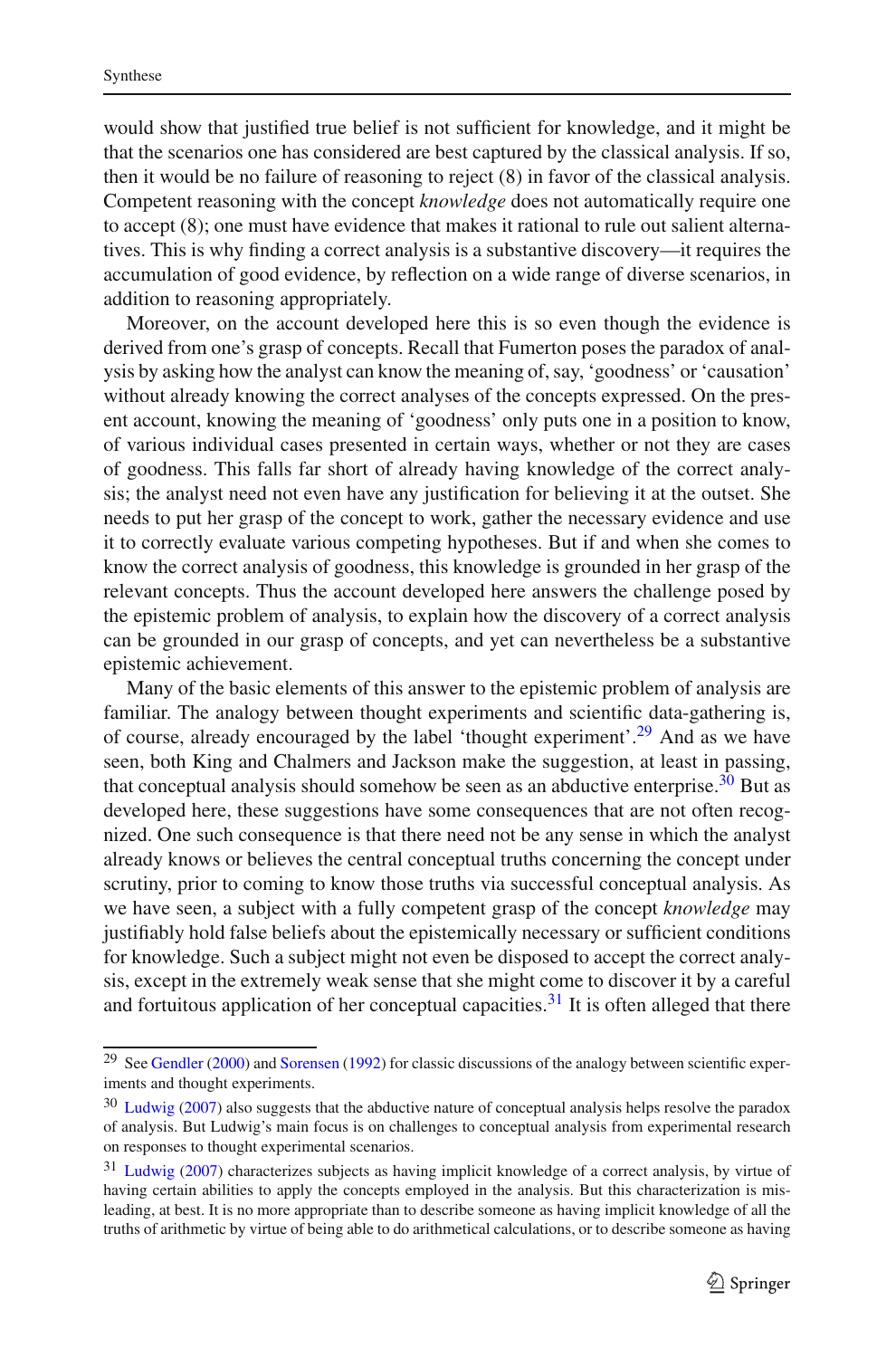are no truths concerning knowledge that a subject must be disposed to accept, in order to count as grasping the concept *knowledge*. This is often taken to be a serious threat to the viability of conceptual analysis as a philosophical method. But this possibility fits quite comfortably within the picture of conceptual analysis developed here.<sup>[32](#page-19-1)</sup>

Another consequence is that the project of developing a neo-Fregean theory of meaning within the epistemic two-dimensional semantic framework faces an inevitable limitation. One goal of the two-dimensional framework, as Chalmers and Jackson use it, is to capture the Fregean link between meaning and epistemic significance. For a scenario H to be in the primary intension of a statement S is for the hypothesis that H obtains to make it rational, under ideal *a priori* reflection, to accept S. This approach treats differences in epistemic significance as differences in which scenarios verify the statements at issue under ideal *a priori* reflection. On the present picture, however, to account for differences in epistemic significance between a correct analysis like (8) and its trivial counterpart (7), we need to pay attention to differences in the way the statements can come to be known by ordinary, limited subjects like ourselves. Moreover, we need to consider how distributions of and patterns among facts *across* scenarios can provide such subjects with rational support a statement; this is not just a matter of determining which scenarios verify the statement and which do not. Hence the epistemic features of statements that account for the relevant differences in significance do not correspond to any of the sorts of semantic values definable within the two-dimensional framework. There is a central aspect of epistemic significance that the Chalmers and Jackson theory of meaning cannot capture.

### <span id="page-19-0"></span>**4 Epistemic progress and the goal of analysis**

In Sects. [1](#page-1-0) and [2](#page-8-0) we focused on the first of the three question with which we began: how is it possible to make substantive philosophical discoveries, just by relying on our grasp of concepts? The upshot of the discussion in those sections was that an adequate solution requires attention to the second of our three leading questions, the question of what method of inquiry actually enables us to employ our conceptual capacities as a source of justification for candidate analyses. Developing an answer to this question, and showing how it resolves the epistemic problem, was the task of Sect. [3.](#page-13-0) In light of this discussion, we can now conclude by returning to the last of our three leading questions: How are we to make sense of the evident fact that conceptual analysis so rarely seems to yield concise, complete analyses of the concepts in which we are interested as philosophers? What is the value of conceptual analysis, if it never reaches its goal?

It is a consequence of the present view that the epistemic value of conceptual analysis in no way depends on whether or not it is possible to find finite and short informative

Footnote 31 continued

knowledge of all the optimal moves in every chess game by virtue of being able to play chess. Coming to know a correct analysis requires acquiring good evidence, and prior to the process of analysis, there is no useful sense in which we already have that evidence.

<span id="page-19-1"></span><sup>32</sup> The most recent sustained challenge of this sort can be found in [Williamson](#page-21-11) [\(2007\)](#page-21-11). A response to Williamson's ch[allenge](#page-20-1) [that](#page-20-1) [makes](#page-20-1) [use](#page-20-1) [of](#page-20-1) [the](#page-20-1) [picture](#page-20-1) [of](#page-20-1) [conceptual](#page-20-1) [analysis](#page-20-1) [given](#page-20-1) [here](#page-20-1) [is](#page-20-1) [offered](#page-20-1) [in](#page-20-1) Balcerak and Balcerak [\(2011](#page-20-1)).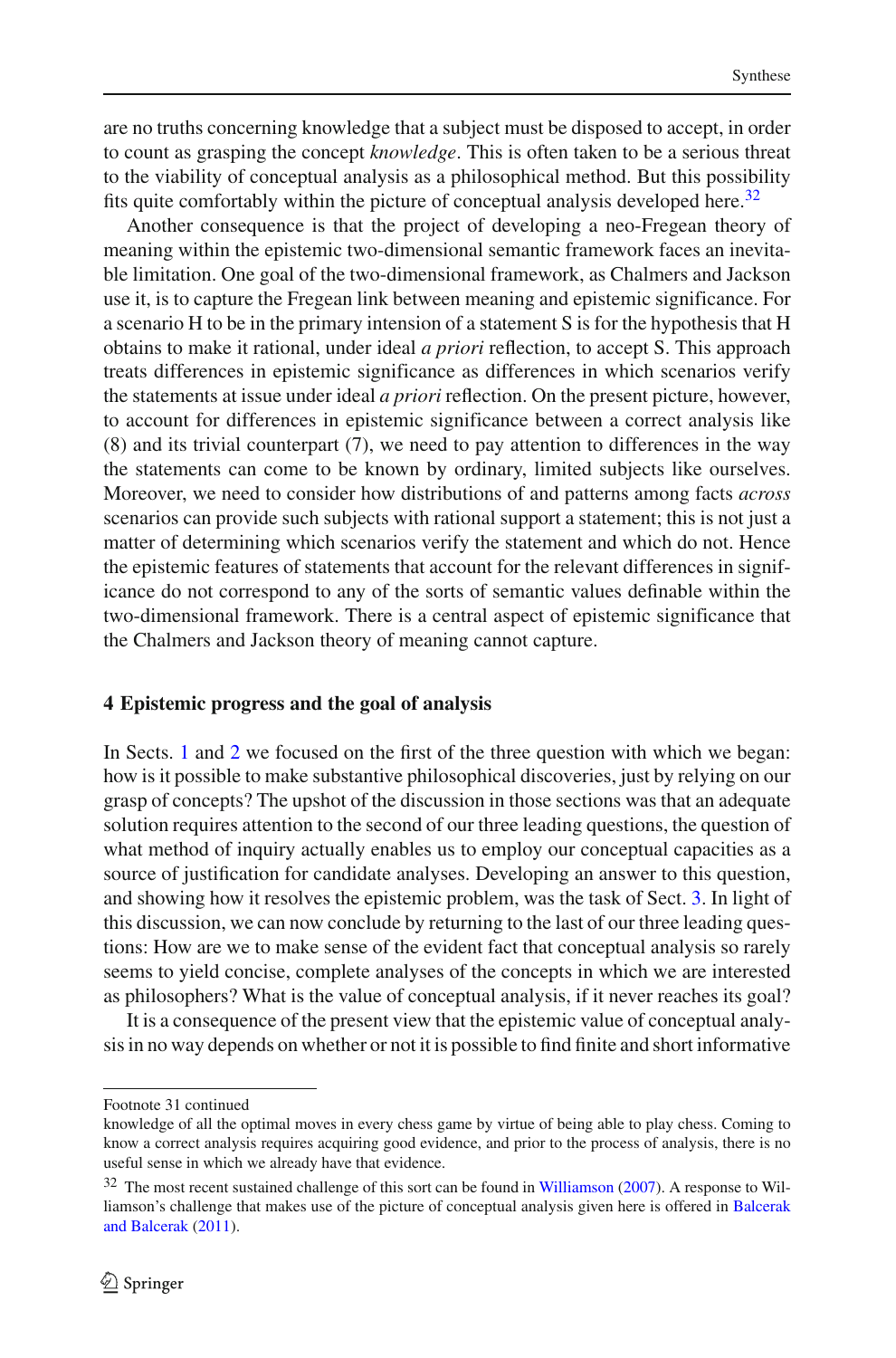statements of epistemically necessary and sufficient conditions for most, or even any, philosophically interesting concepts. Consider the personal identity debate sketched in the previous section. Perhaps this debate has not managed to yield a full analysis of what it is for a person at one time to be identical with a person at some other time; perhaps it will never yield such a thing. Nevertheless, even if this is the case, conceptual analysis has given us substantial philosophical insight into personal identity. We are in a position to explain quite a lot about the distribution of cases of personal identity across epistemic modal space, even in the absence of a full classical analysis. And we have at least a partial understanding of how that distribution relates to other salient features, such as the relations of bodily, organismic and psychological continuity that obtain or fail to obtain in various scenarios. This represents genuine progress, a genuine increase in our knowledge and understanding of personal identity.

One reason for skepticism about conceptual analysis—a highly influential one among many contemporary philosophers, I suspect—is the history of failed attempts to arrive at full and informative analyses. But partial and approximate analyses are worth having, because they still have explanatory power, and so conceptual analysis is worth doing regardless of whether it ever leads to finite and short illuminating analyses. Doubts about the availability of analyses in the classical sense are no reason for skepticism about conceptual analysis.

The situation here is not so different than in the empirical sciences. For scientists in many domains the goal of a simple, exceptionless and explanatory theory of the target phenomena is a distant ideal at best. Actual scientific practice aims to discover explanations that are expected to turn out to be incomplete or partial in various respects, and the goal of theorizing is to develop better and better approximations of the truth. On the picture of conceptual analysis presented here, the target phenomena are facts about the distribution of instances of knowledge, of relations of personal identity, and so on, across the domain of epistemically possible scenarios. A concise statement of the epistemically necessary and sufficient conditions for something's being an instance of knowledge may be a distant ideal. But that gives us no reason at all not to look for good explanations of why actual or conceivable situations of various sorts count as ones in which the subject knows or fails to know, even if such explanations inevitably turn out to be merely partial or approximate. Both the value and the goal of conceptual analysis, like the value and the goal of empirical science, is the continual pursuit of better and better approximations.

**Acknowledgments** For helpful comments and discussion I thank Yuri Cath, David Chalmers, Patrick Forber, Thomas Grundmann, Daniel Stoljar, two anonymous referees, audiences at the Conference of the Australasian Association for Philosophy, the Conference of the Gesellschaft für Analytische Philosophie and the Department Colloquium of the University of California at Davis, and especially Brendan Balcerak Jackson. Research on the paper has been generously supported by the DAAD and the DFG.

#### **References**

<span id="page-20-0"></span>Ayer, A. J. (1936). *Language, truth, and logic*. London: Gollancz.

<span id="page-20-1"></span>Balcerak Jackson, M., & Balcerak Jackson, B. (2011). Understanding and philosophical methodology. *Philosophical Studies.* doi[:10.1007/s11098-011-9729-y.](http://dx.doi.org/10.1007/s11098-011-9729-y)